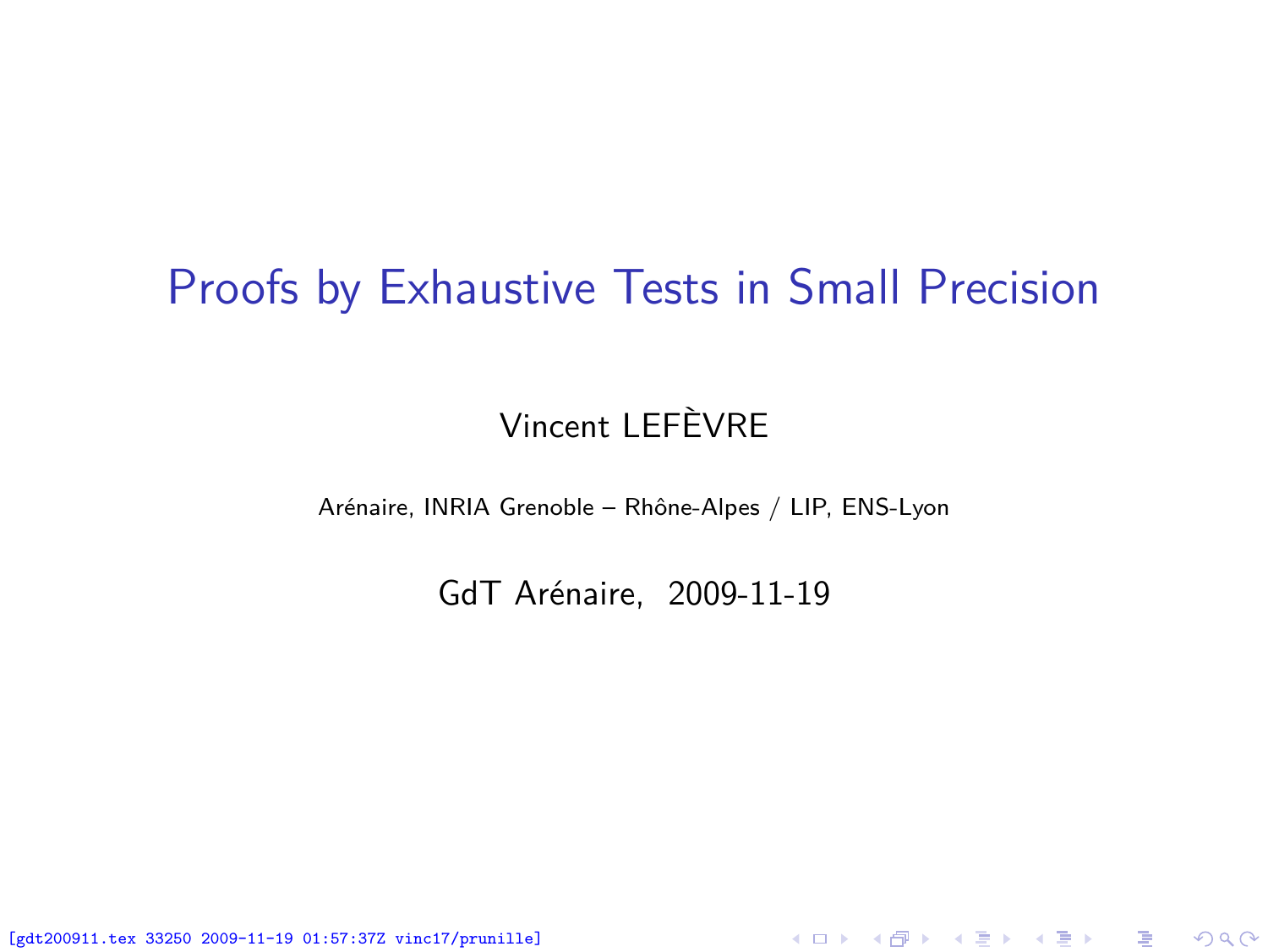### **Outline**

- [Optimality of Algorithm 2Sum](#page-2-0)
- [SIPE \(Small Integer Plus Exponent\)](#page-17-0)
- [Optimal DblMult Error Bound](#page-22-0)

[gdt200911.tex 33250 2009-11-19 01:57:37Z vinc17/prunille]

 $\Omega$ 

**← ロ ▶ → イ 何 ▶**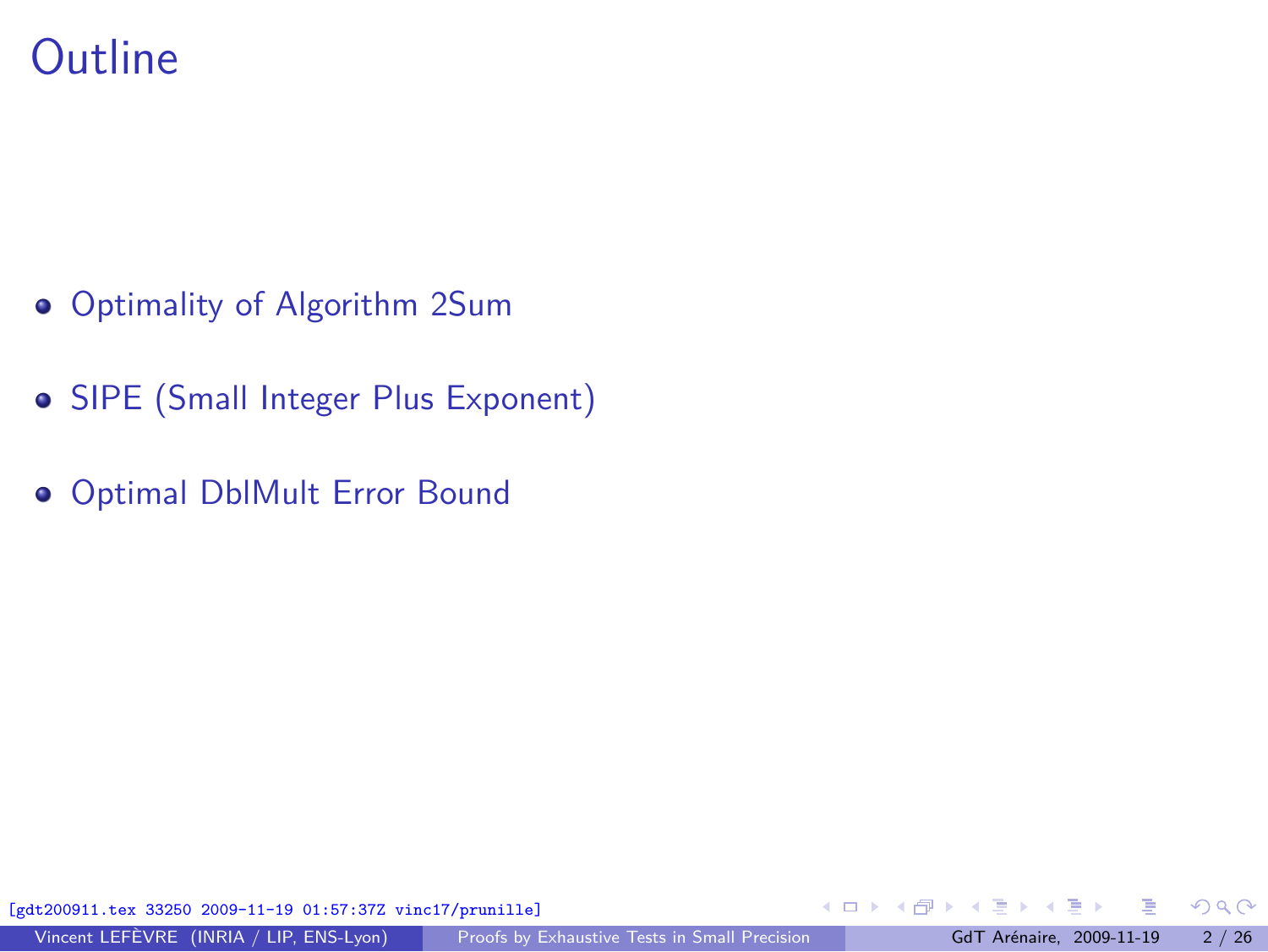# Optimality of Algorithm 2Sum

Based on the article *On the computation of correctly-rounded sums*, by Peter Kornerup, Vincent Lefèvre, Nicolas Louvet and Jean-Michel Muller, 19th IEEE Symposium on Computer Arithmetic (Arith-19), 2009. Available on <http://hal.inria.fr/inria-00367584>.

|                |     | Algorithm 2Sum*           |
|----------------|-----|---------------------------|
| $\mathsf{s}$   |     | $RN(a+b)$                 |
| b'             | $=$ | $RN(s-a)$                 |
| $\mathcal{A}'$ |     | $RN(s-b')$                |
| $\delta_b$     |     | $RN(b-b')$                |
| $\delta$       |     | $RN(a-a')$                |
| t              |     | $RN(\delta_a + \delta_b)$ |

due to Knuth and Møller.

- Floating-point system in radix 2.
- Correct rounding in rounding to nearest.
- Two finite floating-point numbers *a* and *b*.

*→* Assuming no overflows, this algorithm computes two floating-point numbers *s* and *t* such that:

<span id="page-2-0"></span>
$$
s = RN(a + b) \quad \text{and} \quad s + t = a + b.
$$

**Question:** Is this algorithm optimal in any precision *p ≥* 2?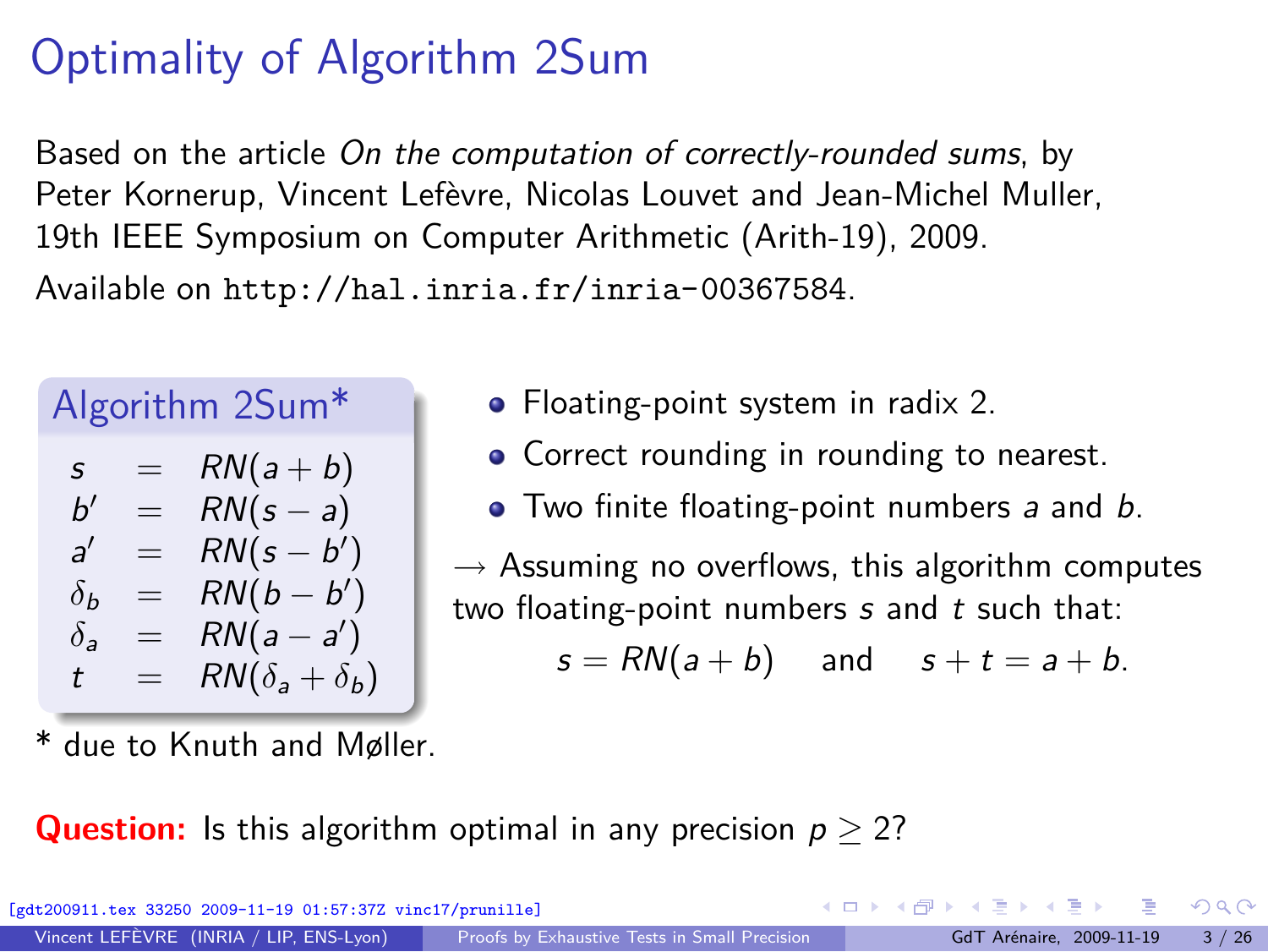# Optimality: In What Sense? Under What Conditions?

Optimality in time, size, depth?

Simple model:

- allowed operations: additions and subtractions;
- optionally minNum, maxNum, minNumMag, maxNumMag (IEEE 754-2008):
	- $\triangleright$  minNum and maxNum: minimum and maximum of 2 numbers;
	- $\triangleright$  minNumMag (resp. maxNumMag): the number with the smaller (resp. larger) magnitude, the minimum (resp. maximum) in case of equality;
- all operations take the same time;
- the first operation is  $RN(a + b)$ , without significant loss of generality.

Other common (standard) operations are probably useless or equivalent (e.g. 2*x*).

- *→* Minimality in term of:
	- number of operations (sequential time);
	- **o** depth (parallel time).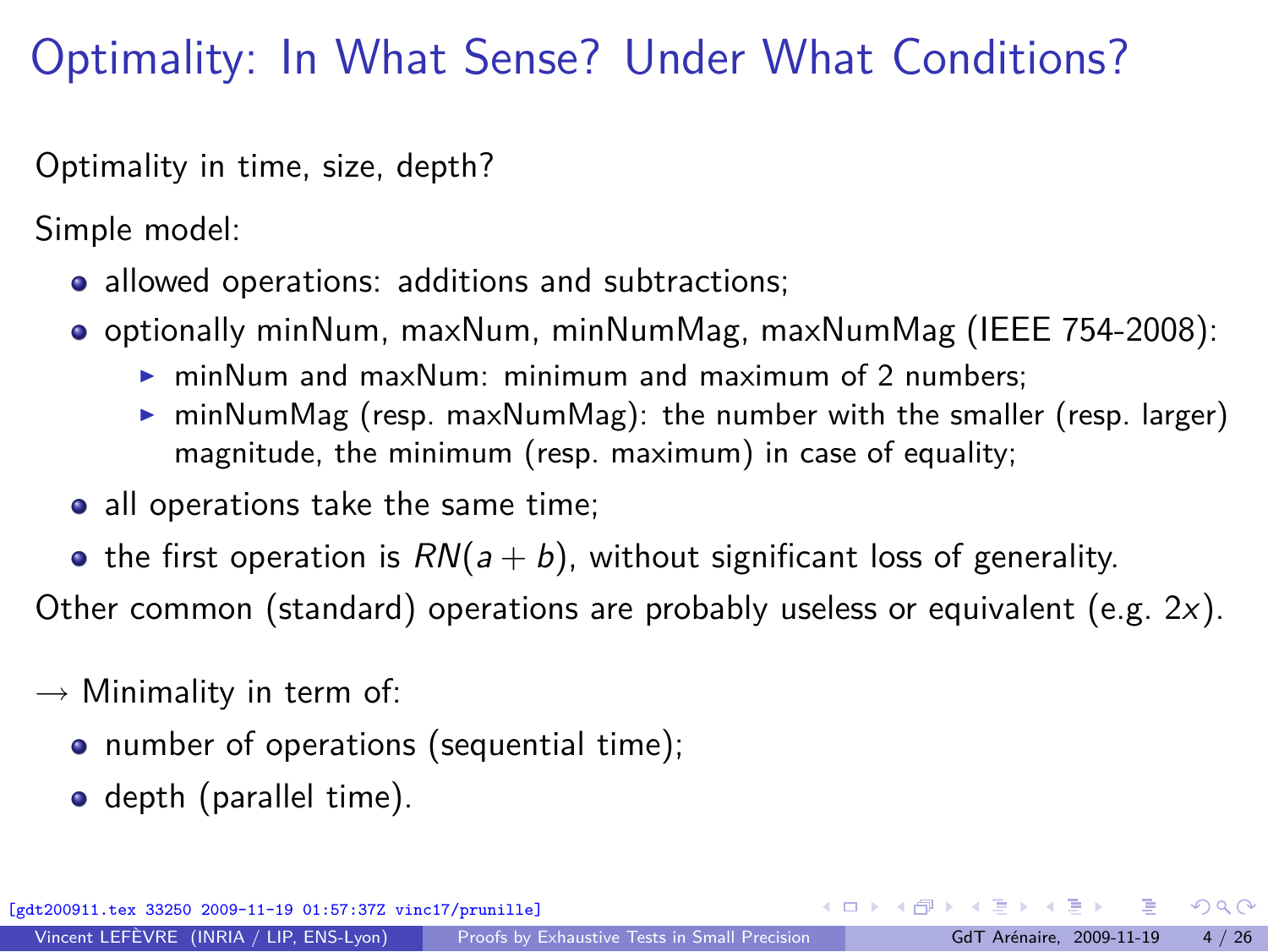# The Mag2Sum Algorithm

If we have minNumMag and maxNumMag, we can derive a smaller algorithm from Fast2Sum:

| Algorithm Mag2Sum                               |            |                                                                             |  |  |
|-------------------------------------------------|------------|-----------------------------------------------------------------------------|--|--|
| S<br>$\mathcal{A}'$<br>h'<br>z<br>$\mathcal{L}$ | $=$<br>$=$ | $RN(a+b)$<br>maxNumMag(a, b)<br>minNumMag(a, b)<br>$RN(s-a')$<br>$RN(b'-z)$ |  |  |
|                                                 |            |                                                                             |  |  |

- 5 operations instead of 6;
- depth 3 instead of 5.

[gdt200911.tex 33250 2009-11-19 01:57:37Z vinc17/prunille]

 $\Omega$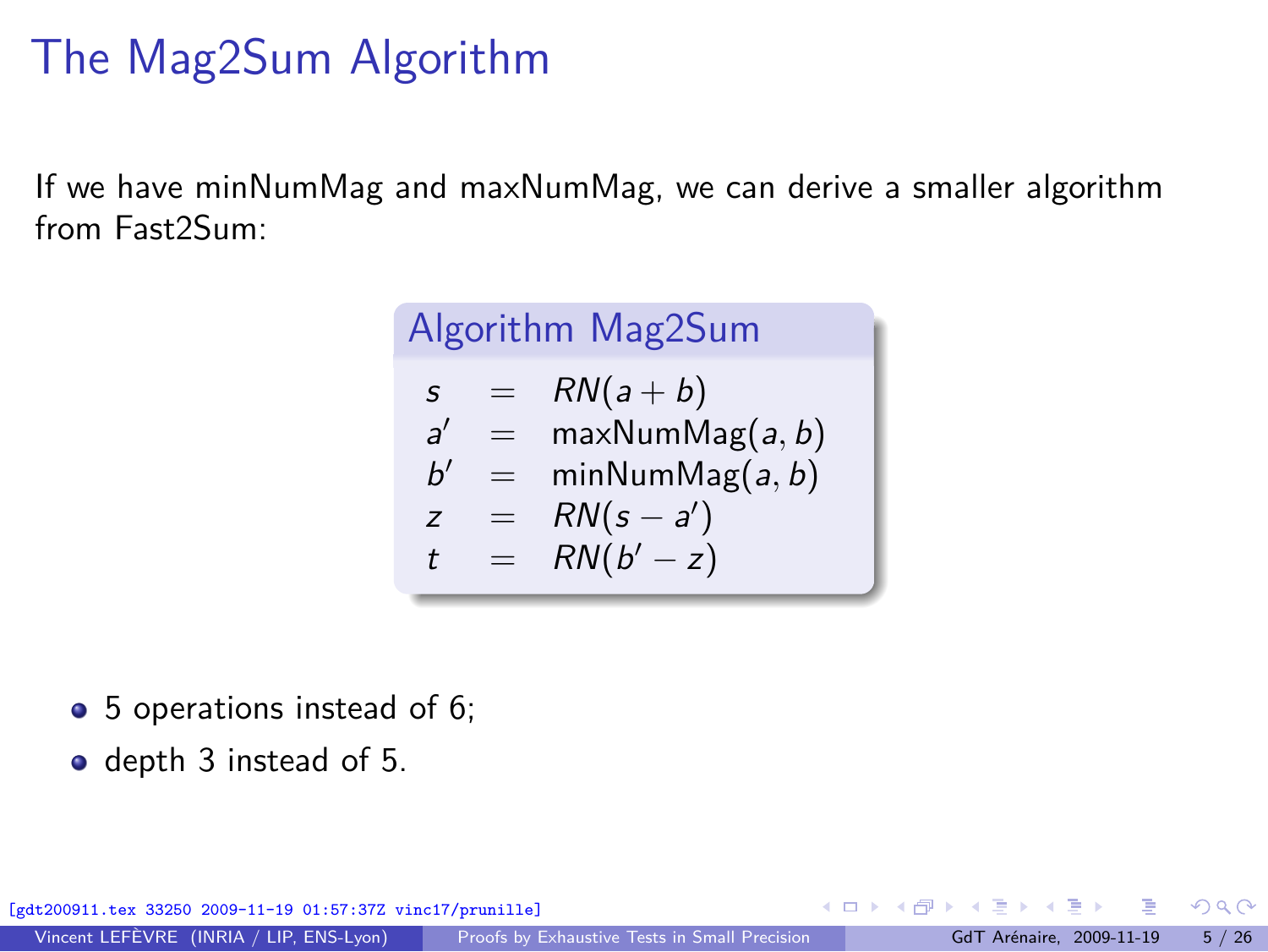# The Search for Minimal Algorithms

For the number of operations:

- **•** enumerate all the possible algorithms (DAGs labelled by the operators) with at most *n* operations;
- equivalent DAGs (through obvious transformations in the order of operations and sign/add/sub changes) can be ordered, thus only one DAG can be kept;
- test each algorithm on 3 or 4 well-chosen pairs of inputs in precision p by comparing the result with the correct one;
- reject the algorithm if a result does not match.

For the depth:

- build a single DAG containing all the possible nodes at depth at most *d*;
- $\bullet$  test the result of each node on 3 well-chosen pairs of inputs in precision  $p$  by comparing it with the correct one;
- take the maximum depth for which there is no match on the 3 pairs.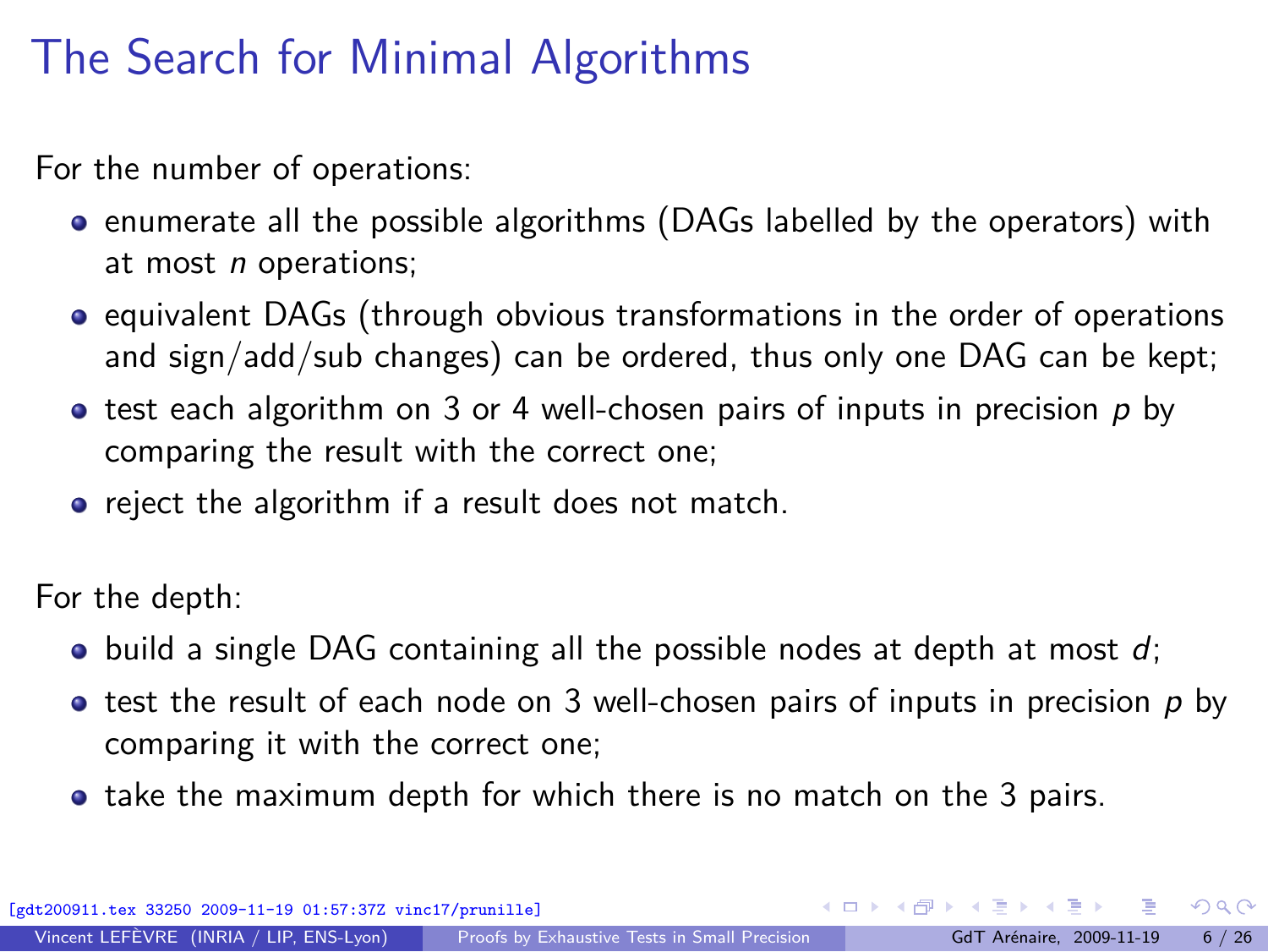# The Problem of the Precision

The number of possible precisions is infinite (or arbitrarily large).

The idea: choose the pairs of inputs in some form so that one can prove that a counter-example in one precision yields a counter-example in all (large enough) precisions.

Let us take  $\varepsilon = \mathsf{ulp}(1) = 2^{1-p}$  and choose numbers of the form  $u + v \varepsilon$ , where *u* and *v* are small integers. Example of 2Sum on one of the pairs:

| algorithm                     | precision 12  | precision 17       | expr.               |
|-------------------------------|---------------|--------------------|---------------------|
| a                             | 1000.00000001 | 1000.0000000000001 | $8+8\varepsilon$    |
|                               | 1.00000000011 | 1.0000000000000011 | $1 + 3\varepsilon$  |
| $s = RN(a+b)$                 | 1001.00000001 | 1001.0000000000001 | $9 + 8\varepsilon$  |
| $b' = RN(s - a)$              | 1.00000000000 | 1.0000000000000000 | $1 + 0\epsilon$     |
| $a' = RN(s - b')$             | 1000.00000001 | 1000.0000000000001 | $8+8\varepsilon$    |
| $\delta_b = RN(b-b')$         | 0.00000000011 | 0.0000000000000011 | $0 + 3\varepsilon$  |
| $\delta_a = RN(a-a')$         |               |                    | $0 + 0 \varepsilon$ |
| $t = RN(\delta_a + \delta_b)$ | 0.00000000011 | 0.0000000000000011 | $0 + 3\varepsilon$  |

 $33250 2009 - 11 - 19 01:57:37Z \text{ vinc17/pruni11e}$ 

 $\Omega$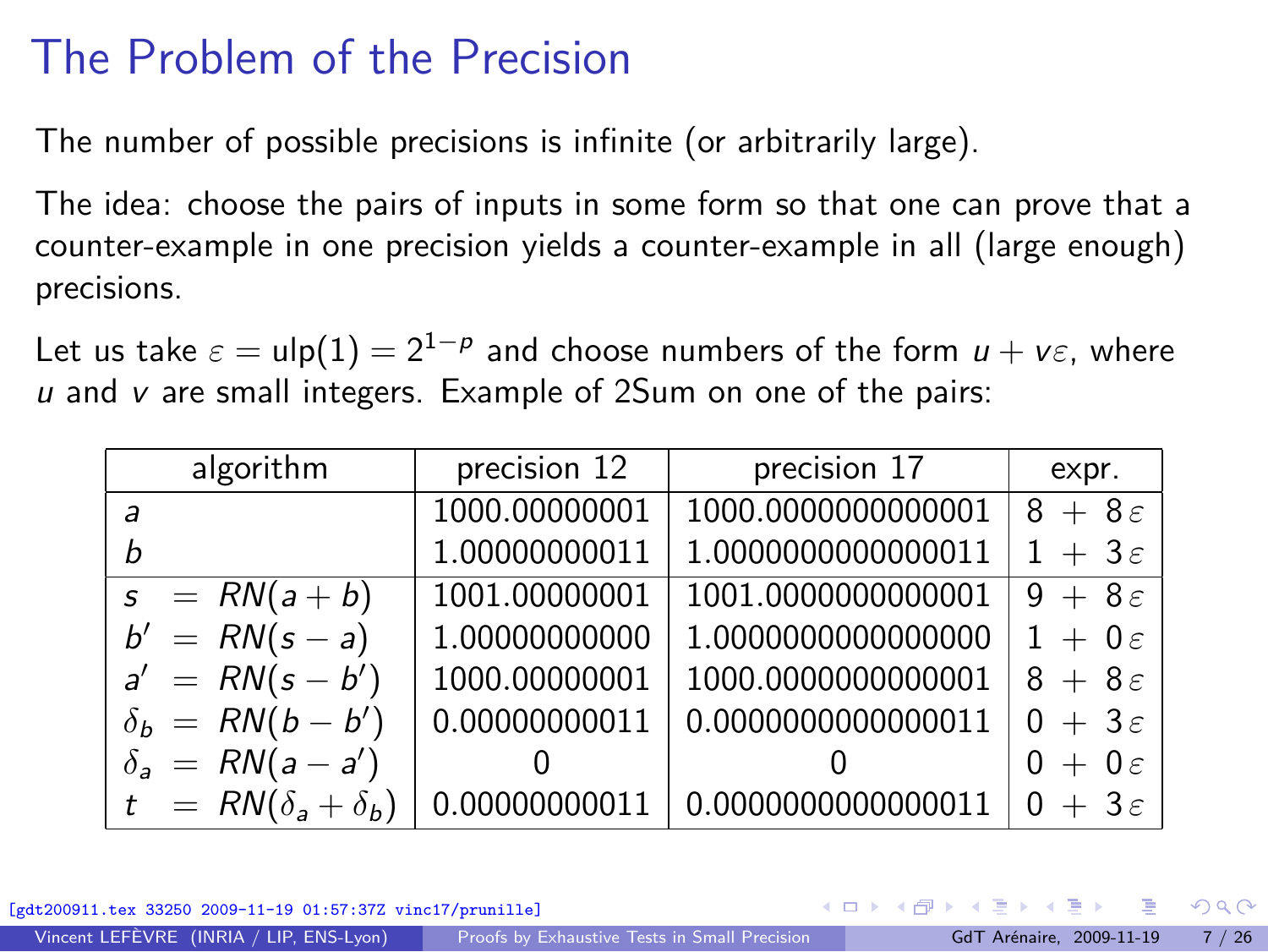### The Pairs of Input Numbers

Chosen after testing various pairs.

If  $\uparrow x$  denotes nextUp(x), the least floating-point number that compares greater than *x*:

$$
a_1 = \begin{cases} 8 & b_1 = \uparrow \uparrow \uparrow 1 \\ a_2 = \uparrow \uparrow \uparrow \uparrow 1 & b_2 = \uparrow 8 \\ a_3 = 3 & b_3 = \uparrow 3 \\ a_4 = -a_1 & b_4 = -b_1 \end{cases}
$$

In precision  $p \geq 4$ , this gives:

$$
a_1 = 8 + 8\varepsilon
$$
  $b_1 = 1 + 3\varepsilon$   
\n $a_2 = 1 + 5\varepsilon$   $b_2 = 8 + 8\varepsilon$   
\n $a_3 = 3$   $b_3 = 3 + 2\varepsilon$   
\n $a_4 = -a_1$   $b_4 = -b_1$ 

Precisions 2 to 12 (or 11) are tested. Results in precisions *p ≥* 13 can be deduced from the results in precision 12 (or 11).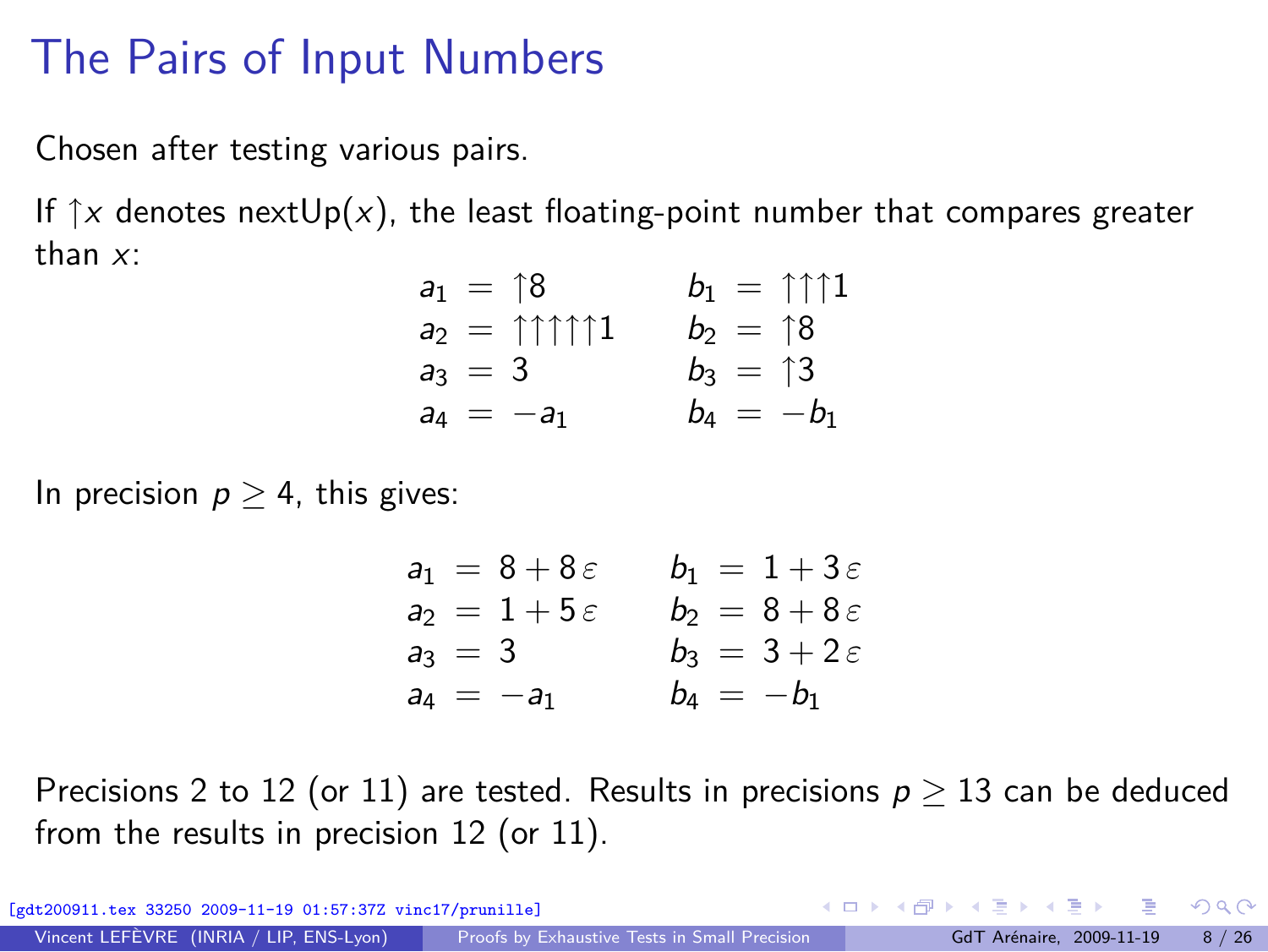## The Proof of the Equivalence in Any Precision p *≥* 12

Let us consider a computation DAG of maximum depth *n*. Here, *n* = 6. Assume that  $p \ge n+6$  (here,  $p \ge 12$ ). We define:  $\varepsilon_p = \mathsf{ulp}(1) = 2^{1-p}$ . Main properties to be proved:

- the value of any node of the DAG has the form  $u + v \varepsilon_p$ , where *u* and *v* are "small" integers ( $|v \varepsilon_p|$  < 1/2) that do not depend on the precision *p*;
- since the integers *u* and *v* are small enough (see next slides), two values  $u_1 + v_1 \varepsilon_p$  and  $u_2 + v_2 \varepsilon_p$  are equal if and only if  $u_1 = u_2$  and  $v_1 = v_2$ .

Note: we know that the depth of a minimal algorithm is bounded by 5, so that we could take *n* = 5 (but spurious algorithms might be obtained if the test is done in precision 11).

Ordering:  $(u_1, v_1) < (u_2, v_2)$  if and only if  $u_1 < u_2 \vee (u_1 = u_2 \wedge v_1 < v_2)$ . Because of the above properties, this will be equivalent to:  $u_1 + v_1 \varepsilon_p < u_2 + v_2 \varepsilon_p$ .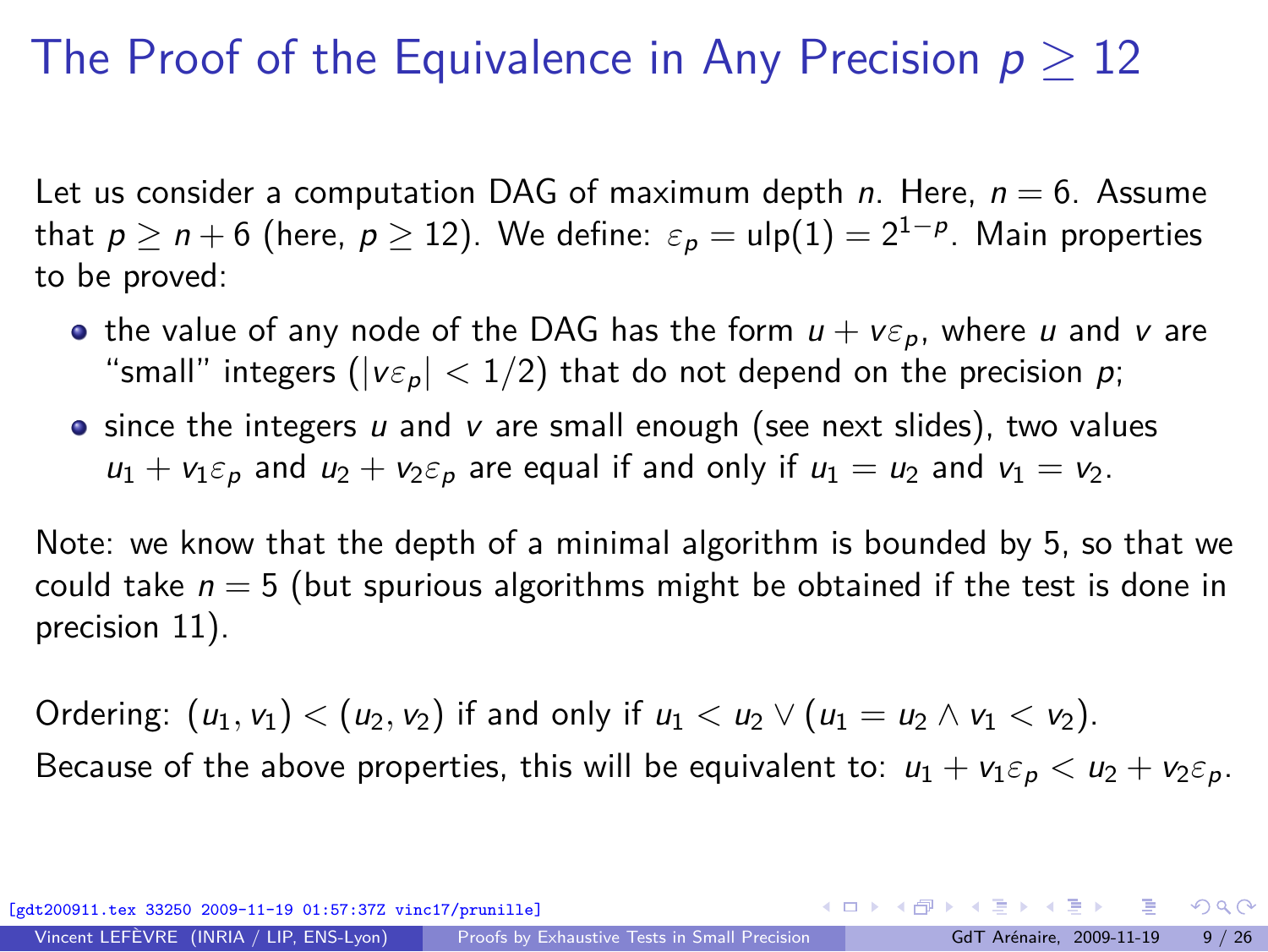# The Proof of the Equivalence in Any Precision  $p \geq 12$  [2]

For each node with inputs  $u_i + v_i \varepsilon_p$  and  $u_j + v_j \varepsilon_p$ , we define the pair  $(u_k, \tilde{v}_k)$  as follows:

- add:  $u_k = u_i + u_i$  and  $\tilde{v}_k = v_i + v_i$
- sub:  $u_k = u_i u_i$  and  $\tilde{v}_k = v_i v_i$
- $minNum: (u_k, \tilde{v}_k) = min((u_i, v_i), (u_j, v_j))$
- $maxNum: (u_k, \tilde{v}_k) = max((u_i, v_i), (u_j, v_j))$
- $minNumMag: (u_k, \tilde{v}_k)$  is  $(u_i, v_i)$  if

$$
|u_i| < |u_j| \quad \vee \quad (u_i = u_j = 0 \land |v_i| < |v_j|) \quad \vee
$$
  
\n
$$
(|u_i| = |u_j| \land v_i \times \text{sign}(u_i) < v_j \times \text{sign}(u_j)) \quad \vee
$$
  
\n
$$
(|u_i| = |u_j| \land |v_i| = |v_j| \land (u_i, v_i) < (u_j, v_j)),
$$

else (*u*<sup>j</sup> *, v*j)

maxNumMag: similar to minNumMag but changing the inequalities and we define  $v_k$  by:  $RN(u_k + \tilde{v}_k \varepsilon_n) = u_k + v_k \varepsilon_n$ .

[gdt200911.tex 33250 2009-11-19 01:57:37Z vinc17/prunille]

 $\Omega$ 

イロト イ何 トイヨ トイヨト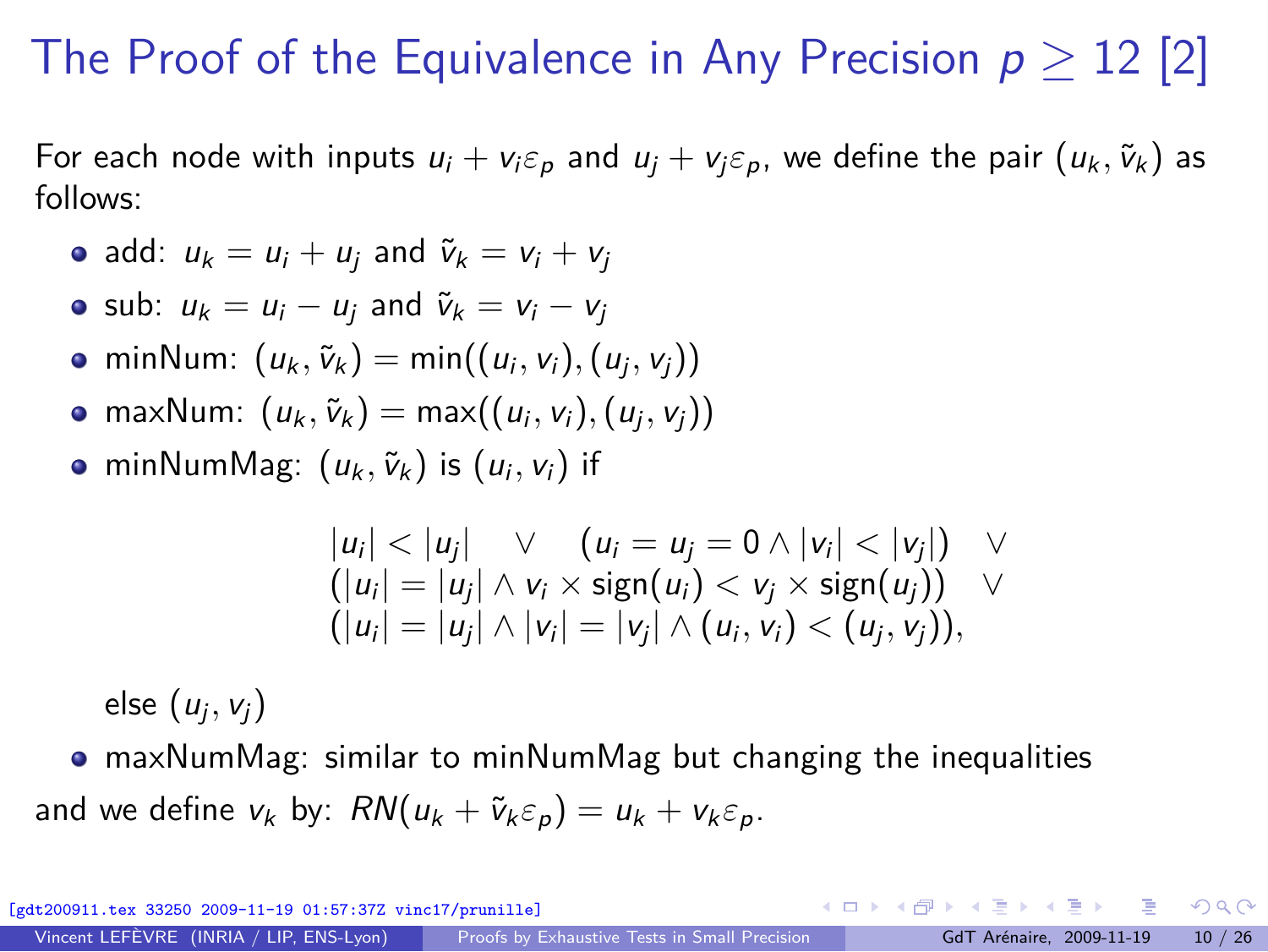# The Proof of the Equivalence in Any Precision p *≥* 12 [3]

Properties to be proved by induction on the depth *d* of a node:

- **•** The pair  $(u_k, \tilde{v}_k)$  represents the exact value  $u_k + \tilde{v}_k \varepsilon_p$  (i.e., the value of the operation before rounding).
- Unicity of the representation:  $|v_k| \varepsilon_p < 1/2$ .
- $|u_k| \leq 2^{d+3}$  and  $|v_k| \leq 2^{d+3}$ .
- The values  $u_k$  and  $v_k$  are integers that do not depend on  $p$ .

The consequence of the first property will be that the pair  $(u_k, v_k)$  represents the rounded value.

Any initial value (depth 0) has the form  $u + v\varepsilon_p$ , where *u* and *v* are integers that do not depend on  $p$ , such that  $|u| \leq 8 = 2^3$  and  $|v| \leq 8 = 2^3$ . Also,  $|v| \varepsilon_p \leq 2^{3+1-p} \leq 2^{-n-2} < 1/2$ .

 $33250$   $2009-11-19$   $01:57:37Z$  vinc17/prunille]

Vincent LEFÈVRE (INRIA / LIP, ENS-Lyon) [Proofs by Exhaustive Tests in Small Precision](#page-0-0) GdT Arénaire, 2009-11-19 11 / 26

 $QQ$ 

 $A \equiv \mathbf{1} + \mathbf{1} + \mathbf{1} + \mathbf{1} + \mathbf{1} + \mathbf{1} + \mathbf{1} + \mathbf{1} + \mathbf{1} + \mathbf{1} + \mathbf{1} + \mathbf{1} + \mathbf{1} + \mathbf{1} + \mathbf{1} + \mathbf{1} + \mathbf{1} + \mathbf{1} + \mathbf{1} + \mathbf{1} + \mathbf{1} + \mathbf{1} + \mathbf{1} + \mathbf{1} + \mathbf{1} + \mathbf{1} + \mathbf{1} + \mathbf{1} + \mathbf{1} + \mathbf{1} + \mathbf{1} +$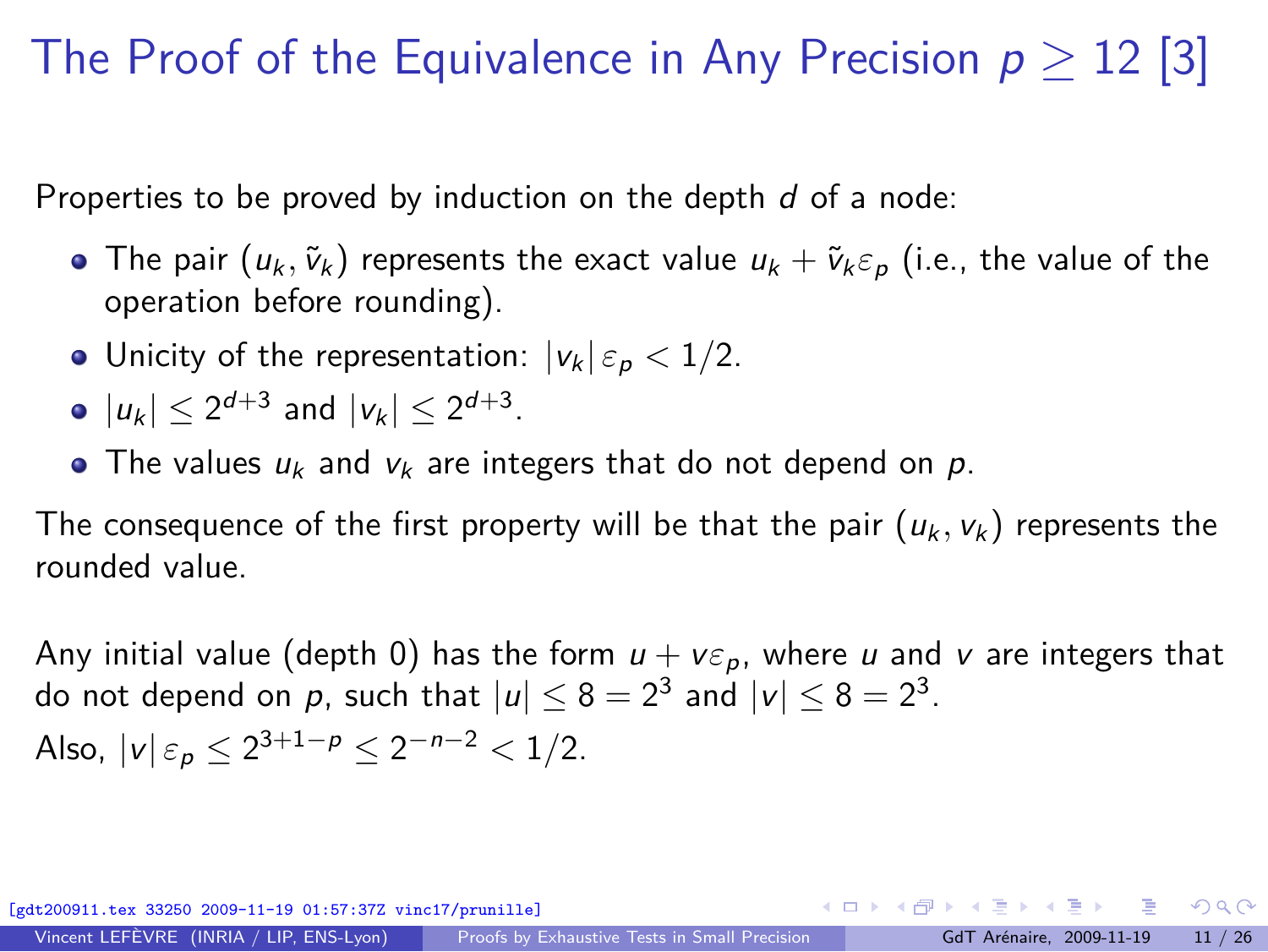# The Proof of the Equivalence in Any Precision  $p \geq 12$  [4]

Assume that the properties are satisfied for both inputs  $(u_i,v_i)$  and  $(u_j,v_j)$  of the node.

- **•** Proof of the first property, i.e.  $(u_k, \tilde{v}_k)$  represents the exact value  $u_k + \tilde{v}_k \varepsilon_p$ :
	- **►** addition:  $(u_i + v_i \varepsilon_p) + (u_i + v_i \varepsilon_p) = (u_i + u_i) + (v_i + v_i) \varepsilon_p = u_k + \tilde{v}_k \varepsilon_p;$
	- ► subtraction:  $(u_i + v_i \varepsilon_p) (u_i + v_i \varepsilon_p) = (u_i u_i) + (v_i v_i) \varepsilon_p = u_k + \tilde{v}_k \varepsilon_p;$
	- $\triangleright$  minNum and maxNum:  $(u_1, v_1) < (u_2, v_2) \Leftrightarrow u_1 + v_1 \varepsilon_p < u_2 + v_2 \varepsilon_p$ ;
	- $\triangleright$  minNumMag and maxNumMag...
- **•** From the definition of  $u_k$  for each operation,  $u_k$  is an integer and one has:

 $|u_k| \leq 2 \max(|u_i|, |u_j|).$ 

Since the depth of each input is  $\leq d-1$ , it follows that

$$
|u_k| \leq 2 \cdot 2^{d-1+3} = 2^{d+3}.
$$

Moreover the definition of *u*<sup>k</sup> does not depend on *p*. This proves the properties on  $u_k$ .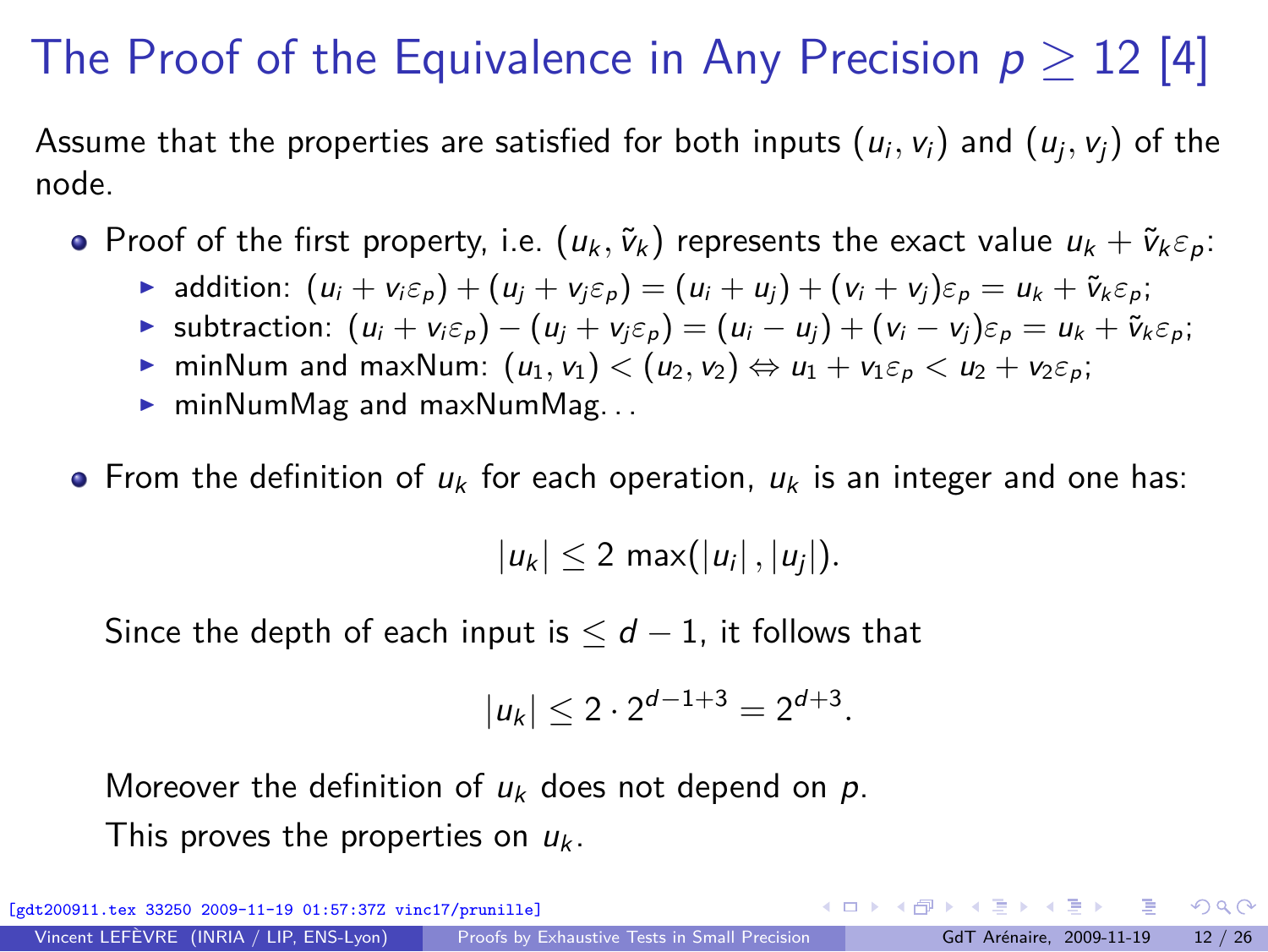# The Proof of the Equivalence in Any Precision p *≥* 12 [5]

For the same reasons,  $|\tilde{v}_k| \leq 2^{d+3}$  and  $\tilde{v}_k$  is an integer that does not depend on *p*.

#### **We need to prove that these properties are still satisfied after** *rounding, i.e., for* $v_k$ **.**

If  $u_k = 0$  (which does not depend on  $p$ ), then  $v_k = \tilde{v}_k$  (since  $|\tilde{v}_k| \leq 2^p$ ), which proves the properties.

Now let us assume that  $u_k \neq 0$ .

Let *E* be the exponent of  $u_k + \tilde{v}_k \varepsilon_p$ , i.e.

$$
2^E \le |u_k + \tilde{v}_k \varepsilon_p| < 2^{E+1}.
$$

Since  $|\tilde{v}_k \varepsilon_p| \leq 2^{d+3+1-p} \leq 2^{n+4-p} \leq 1/2$  and  $u_k$  is an integer,  $E$  depends only on  $u_k$  and the sign of  $\tilde{v}_k$  (it is the exponent of  $u_k$ , minus 1 if  $|u_k|$  is a power of 2 and  $u_k \tilde{v}_k < 0$ ; thus *E* does not depend on *p*.

 $A \equiv \mathbf{1} + \mathbf{1} + \mathbf{1} + \mathbf{1} + \mathbf{1} + \mathbf{1} + \mathbf{1} + \mathbf{1} + \mathbf{1} + \mathbf{1} + \mathbf{1} + \mathbf{1} + \mathbf{1} + \mathbf{1} + \mathbf{1} + \mathbf{1} + \mathbf{1} + \mathbf{1} + \mathbf{1} + \mathbf{1} + \mathbf{1} + \mathbf{1} + \mathbf{1} + \mathbf{1} + \mathbf{1} + \mathbf{1} + \mathbf{1} + \mathbf{1} + \mathbf{1} + \mathbf{1} + \mathbf{1} +$  $33250$   $2009-11-19$   $01:57:37Z$  vinc17/prunille]

 $QQ$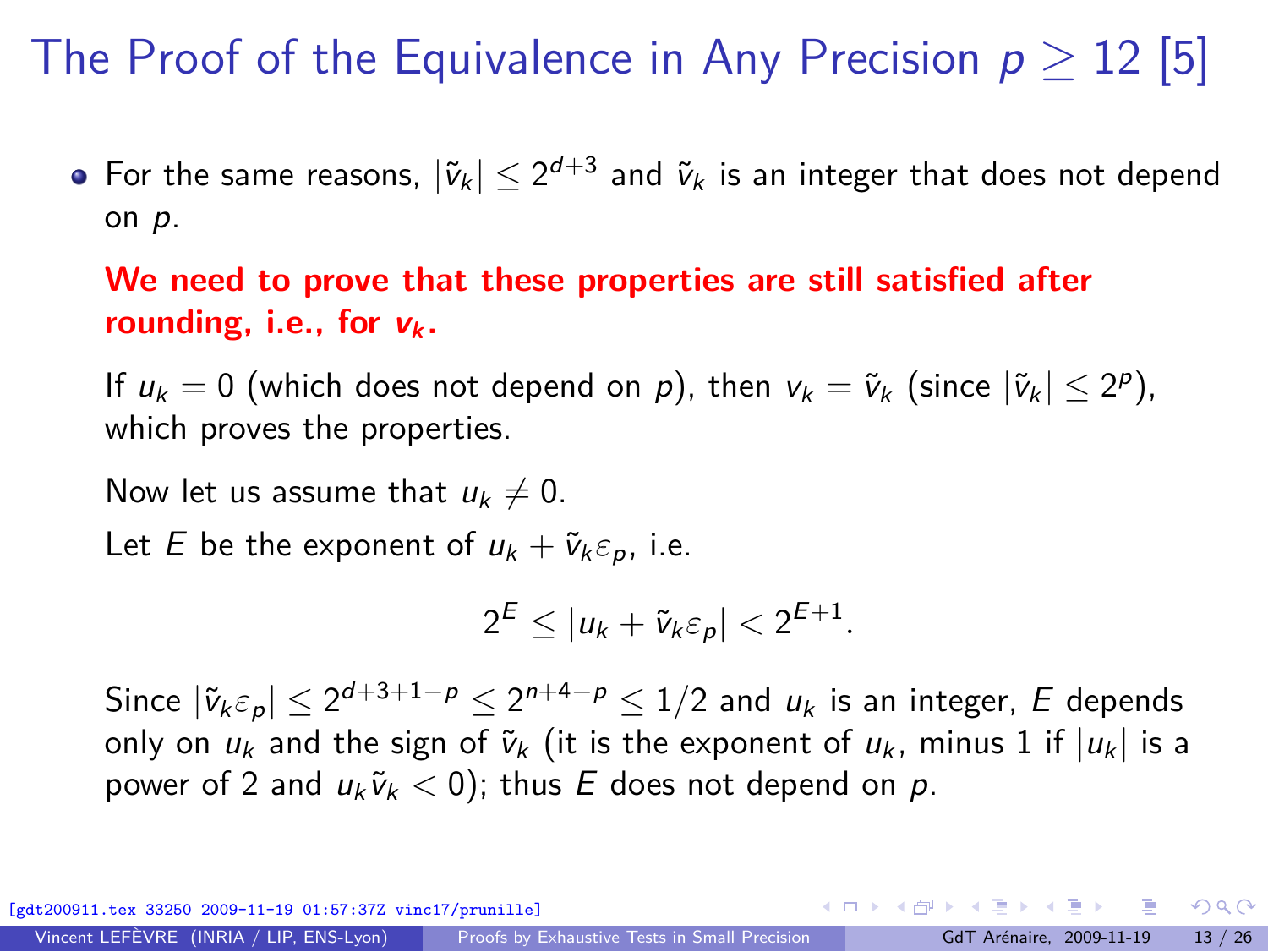#### The Proof of the Equivalence in Any Precision p *≥* 12 [6]

The significand of  $u_k + \tilde{v}_k \varepsilon_p$  as a number in  $\left[2^{p-1}, 2^p\right]$  is

$$
(u_k+\tilde{v}_k \varepsilon_p)2^{p-1-E}=u_k 2^{p-1-E}+\tilde{v}_k 2^{-E}.
$$

The rounding of  $u_k + \tilde{v}_k \varepsilon_p$  to  $u_k + v_k \varepsilon_p$  can be defined as the rounding of its significand to an integer (which will be equal to  $u_k 2^{p-1-E} + v_k 2^{-E}$ ).

 $2^E \le |u_k| \le 2^{d+3}$ , one has  $2^{p-1-E} \ge 2^{p-1-d-3} \ge 2$ , so that  $u_k 2^{p-1-E}$ **is an even integer**, thus will not have any influence on the relative rounding error, defined as  $\delta = (\tilde{v}_k - v_k)2^{-E}$ .

If  $\{x\}$  denotes the nonnegative fractional part of *x*, then  $\delta = \{\tilde{v}_k 2^{-E}\} - \Delta$ , where  $\Delta = 0$  if the rounding is done downward and  $\Delta = 1$  if the rounding is done upward; by definition of the rounding-to-nearest with the even rounding rule,  $\Delta = 1$  if and only if one of the following two conditions holds:

► 
$$
\{\tilde{v}_k 2^{-E}\} > 1/2;
$$
  
▶  $\{\tilde{v}_k 2^{-E}\} = 1/2$  and  $\lfloor \tilde{v}_k 2^{-E} \rfloor$  is an odd integer.

 $33250$   $2009-11-19$   $01:57:37Z$  vinc17/prunille]

 $\Omega$ 

←ロト ←何ト ←ヨト ←ヨトー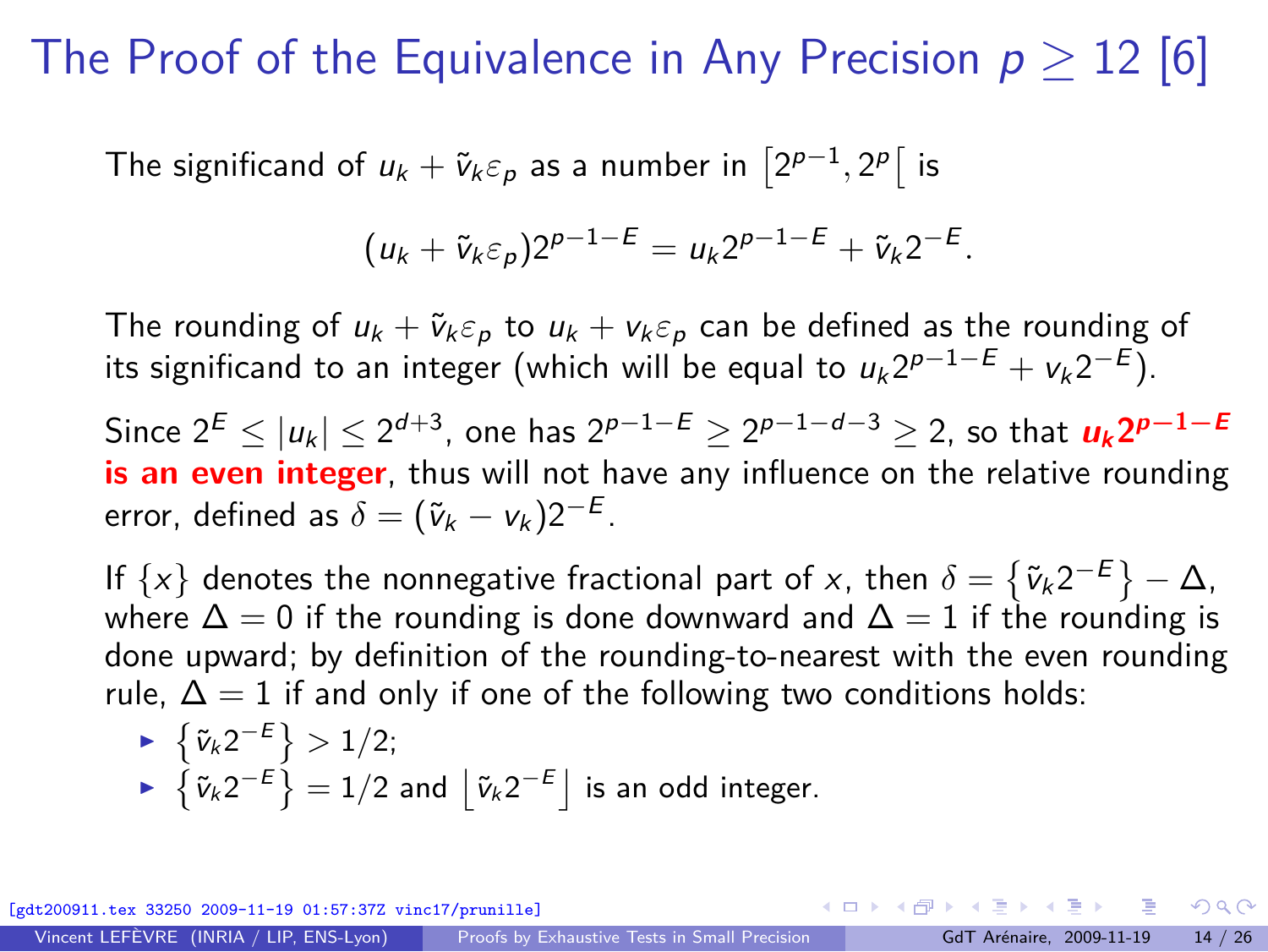# The Proof of the Equivalence in Any Precision  $p \geq 12$  [7]

As  $\tilde{v}_k$  and *E* do not depend on *p*, the value of  $\delta$  does not depend on *p*, and the value of  $v_k$  does not depend on  $p$  either.

Moreover  $v_k 2^{-E} = \left[ \tilde{v}_k 2^{-E} \right]$  or  $\left[ \tilde{v}_k 2^{-E} \right]$ , so that  $v_k$  is an integer.

And since  $|\tilde{v}_k| \leq 2^{d+3}$  and  $E \leq d+3$ , it follows that  $|\tilde{v}_k 2^{-E}| \leq 2^{d+3-E}$ , which is an integer. Hence  $|v_k 2^{-E}| \leq 2^{d+3-E}$ , and

$$
|v_k| \le 2^{d+3}, \quad \text{then} \quad |v_k| \, \varepsilon_p \le 2^{d+3+1-\rho} \le 2^{-2} < 1/2.
$$

Assume that an algorithm *A* (or computation tree) is excluded for some precision  $p \ge 12$  because on some input pair  $(a_p, b_p)$ , *A* does not yield the expected result  $t_p = a_p + b_p - RN(a_p + b_p) = u + v \varepsilon_p.$ 

Let  $t'_p = u' + v' \varepsilon_p$  be the obtained result by running A.

By hypothesis,  $t'_{p} \neq t_{p}$ , so that  $(u', v') \neq (u, v)$ . And since in a precision  $q \geq 12$ , any real can have at most one  $(u, v)$  representation satisfying  $|v| \varepsilon_a < 1/2$ ,  $(u', v') \neq (u, v)$  implies  $t'_q = u' + v' \varepsilon_q \neq u + v \varepsilon_q = t_q$ .

Thus *A* must be excluded for precision *q*.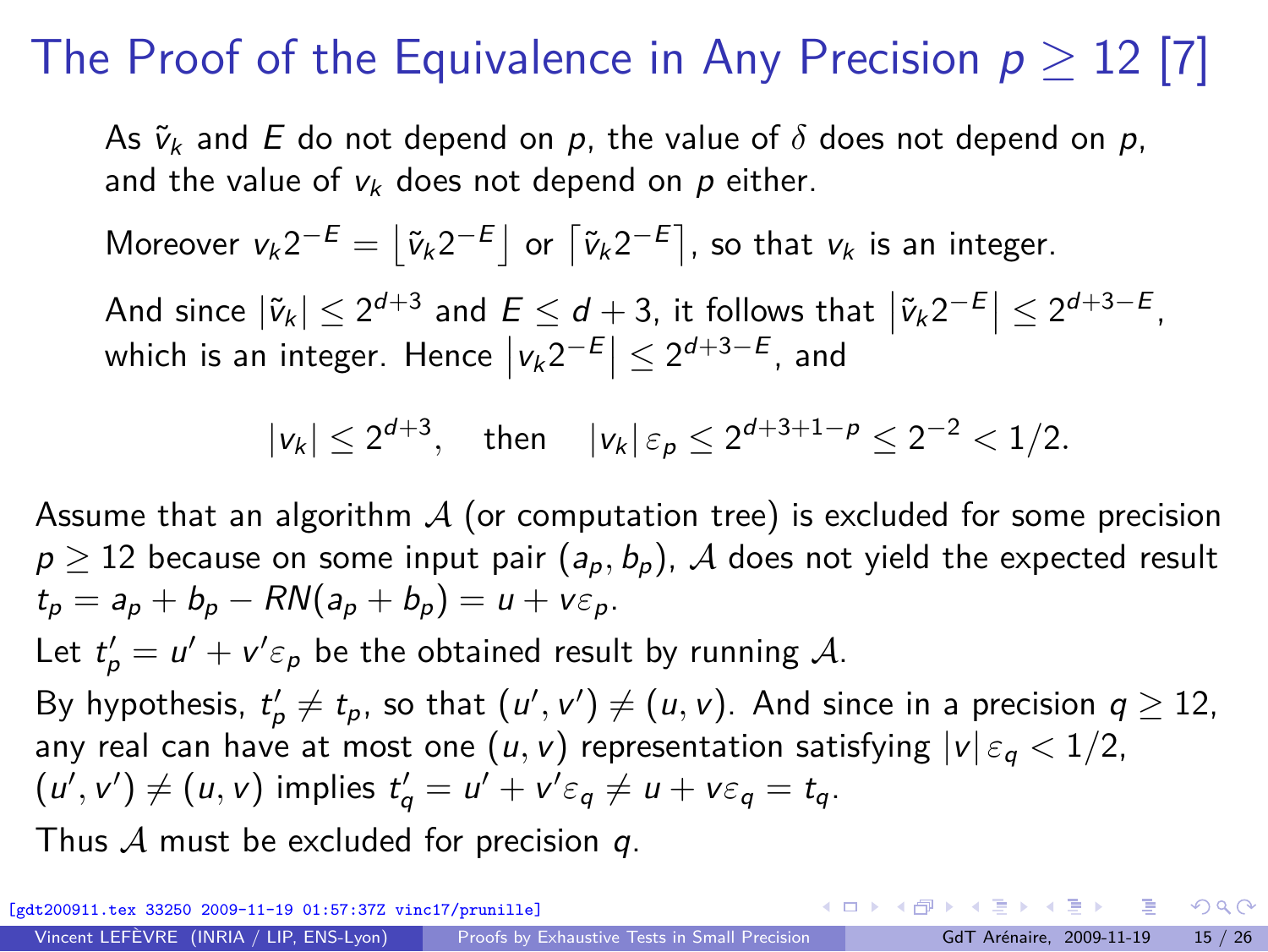Minimality of the size in precision p *≥* 2

• The minimal add/sub algorithm giving the correct result is 2Sum (that is, with 6 operations); all the other equivalent algorithms reduce to 2Sum by using trivial transformations.

Test on 33,467,556 DAGs (first 3 pairs only).

- The only minimal add/sub/minNum/maxNum algorithm giving the correct result is 2Sum, i.e. minNum and maxNum are useless here. Test on 308,124,270 DAGs.
- The only minimal add/sub/minNum/maxNum/minNumMag/maxNumMag algorithm giving the correct result is Mag2Sum (5 operations). Test on 9,274,728 DAGs.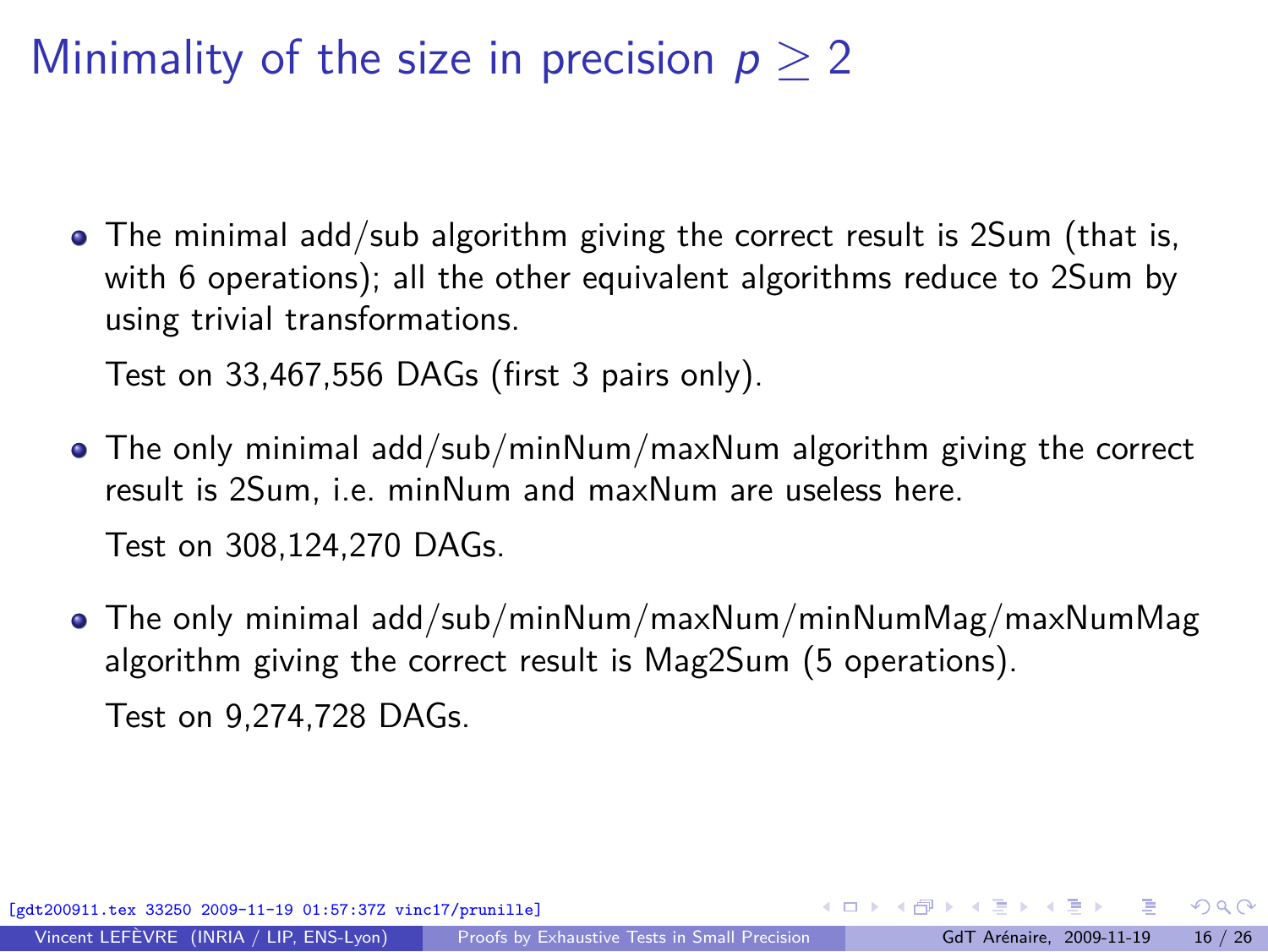## Minimality of the depth in precision p *≥* 2

For add/sub algorithms, the minimality for precision  $p \geq 4$  is proved by computing the 89,903,977 values of depth less or equal to 4 for each of the first 3 pairs, in precisions 4 to 12.

The proof of the minimality for precisions 2 and 3 needs a 4th pair to test:

- Precision 2:  $a_4 = 1$  and  $b_4 = 6$ .
- Precision 3:  $a_4 = 10$  and  $b_4 = 1$ .
- $\rightarrow$  In precision  $p > 2$ , the depth is at least 5 (depth of 2Sum).

If minNum, maxNum, minNumMag and maxNumMag are allowed, let us consider a domain for which all the operations are exact (e.g., *a* and *b* are small integers), so that the expression without the rounding must be mathematically equivalent to 0; *a* and *b* must also both appear in the expression. Impossible at depth 2. *→* Thus the depth is at least 3 (depth of Mag2Sum).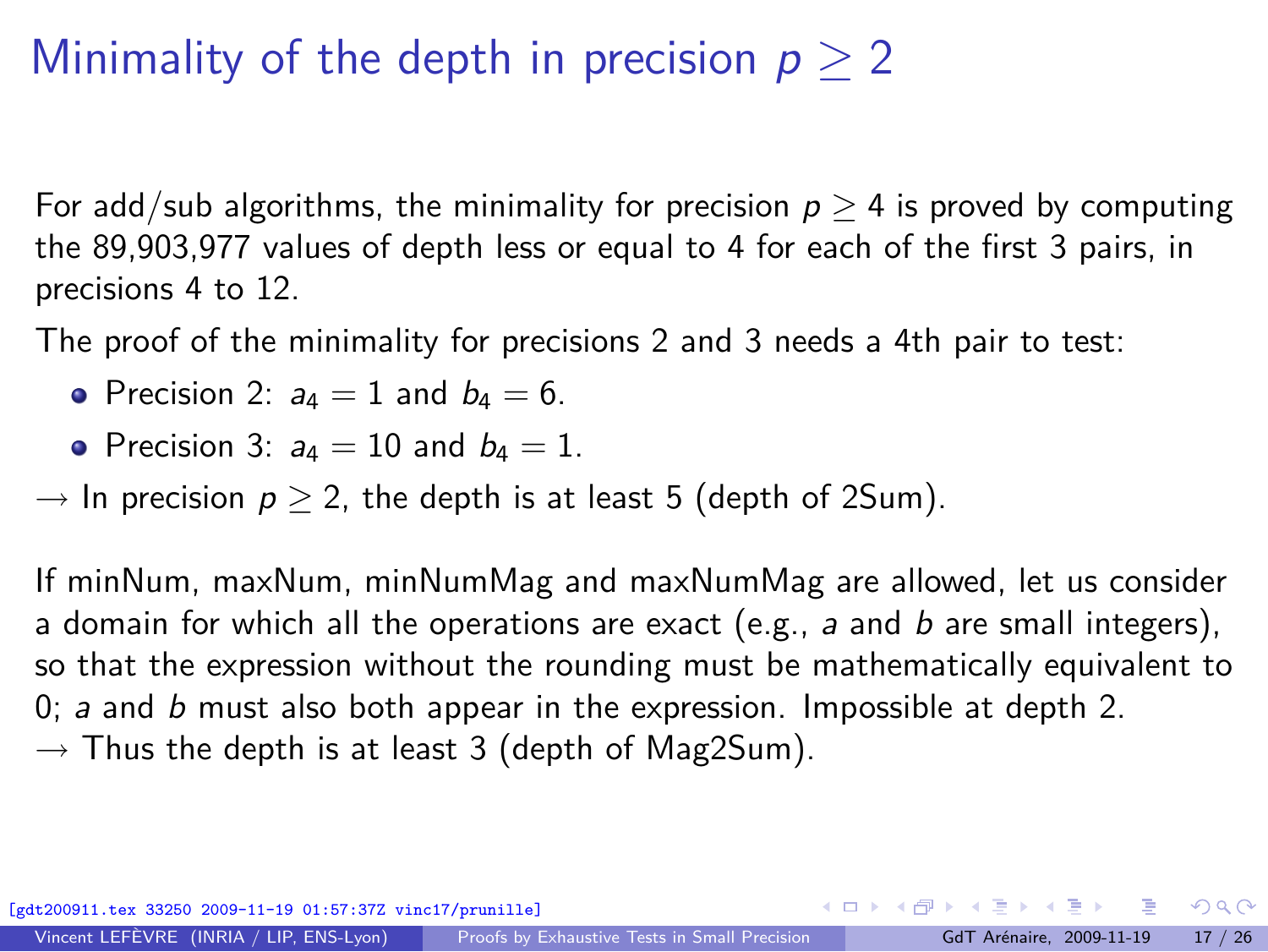# SIPE (Small Integer Plus Exponent)

Correct rounding provided by:

- most processors, fast but only in 24, 53 and 64 bits;
- MPFR, but slow in small precision because of overhead due to generic precision.
- *→* Specific library for the small precisions: SIPE (Small Integer Plus Exponent).
	- Idea based on DPE (Double Plus Exponent) by Paul Zimmermann and Patrick Pélissier: a header file (.h) providing the arithmetic, where a finite FP number is represented by a pair of integers  $(i, e)$ , with the value  $i \cdot 2^e$ .
	- Focus on efficiency:
		- ▶ exceptions are ignored and unsupported inputs are not detected;
		- $\triangleright$  restriction: the precision must be small enough to have a simple and fast implementation, without taking integer overflow cases into account. The maximal precision is deduced from the implementation (and the platform).
	- Currently only the rounding attribute roundTiesToEven (rounding to nearest with the even rounding rule) is implemented.

[gdt200911.tex 33250 2009-11-19 01:57:37Z vinc17/prunille]

<span id="page-17-0"></span> $\Omega$ 

K ロ > K 個 > K 경 > K 경 > X 경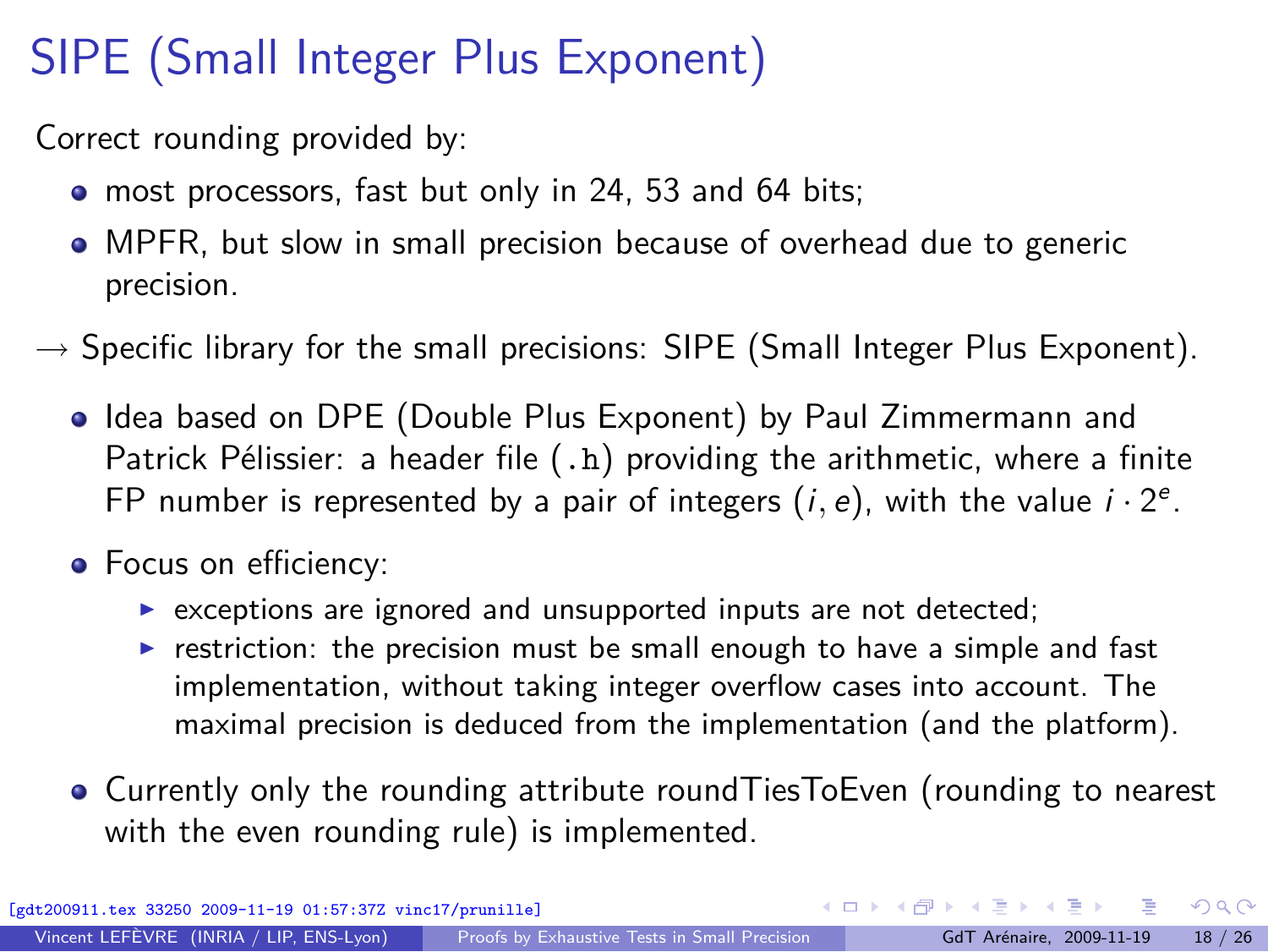### SIPE: Provided Functions

Header file sipe.h providing:

- a macro SIPE\_ROUND(X, PREC), to round and normalize any pair  $(i, e)$ ;
- $\bullet$  initialization: via SIPE\_ROUND or sipe\_set\_si;
- sipe\_neg, sipe\_add, sipe\_sub, sipe\_add\_si, sipe\_sub\_si;
- sipe\_nextabove and sipe\_nextbelow;
- sipe\_mul, sipe\_mul\_si;
- sipe fma and sipe fms (optional, see below);
- sipe eq, sipe ne, sipe le, sipe lt, sipe ge, sipe gt;
- $\bullet$  sipe min, sipe max, sipe minmag, sipe maxmag, sipe cmpmag;
- $\bullet$  sipe outbin, sipe to int, sipe to mpz.

|  |  |  | Bound on the precision: |
|--|--|--|-------------------------|
|--|--|--|-------------------------|

|     | $FMA/FMS$ 32-bit integers   64-bit integers |    |
|-----|---------------------------------------------|----|
| N٥  | 15                                          | 31 |
| Yes | ា∩⊤                                         | 20 |

[gdt200911.tex 33250 2009-11-19 01:57:37Z vinc17/prunille]

 $\Omega$ 

イロト イ何 ト イヨ ト イヨ トー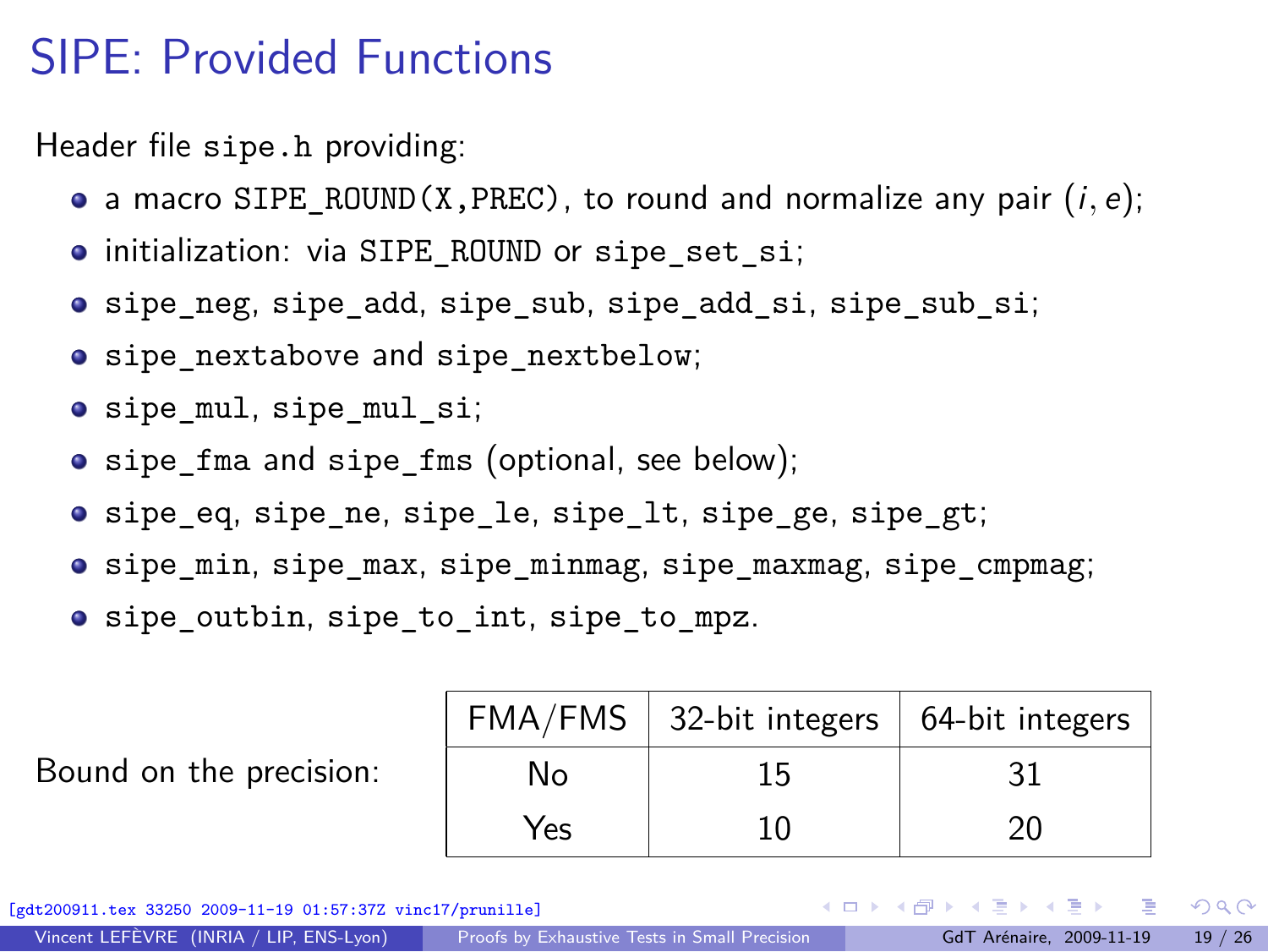#### SIPE: Implementation of Some Simple Operations

```
typedef struct { sipe int t i; sipe exp t e; } sipe t;
```

```
static inline sipe_t sipe_neg (sipe_t x, int prec)
{ return (sipe t) { - x.i, x.e }; }
```

```
static inline sipe t sipe set si (sipe int t x, int prec)
{ sipe t r = { x, 0 };
 SIPE_ROUND (r, prec);
 return r; }
```

```
static inline sipe_t sipe_mul (sipe_t x, sipe_t y, int prec)
{ sipe_t r;
 r.i = x.i * y.i;r.e = x.e + y.e;SIPE ROUND (r, prec);
 return r; }
```
K ロ ▶ K 個 ▶ K 로 ▶ K 로 ▶ - 로 - K 9 Q @ [gdt200911.tex 33250 2009-11-19 01:57:37Z vinc17/prunille]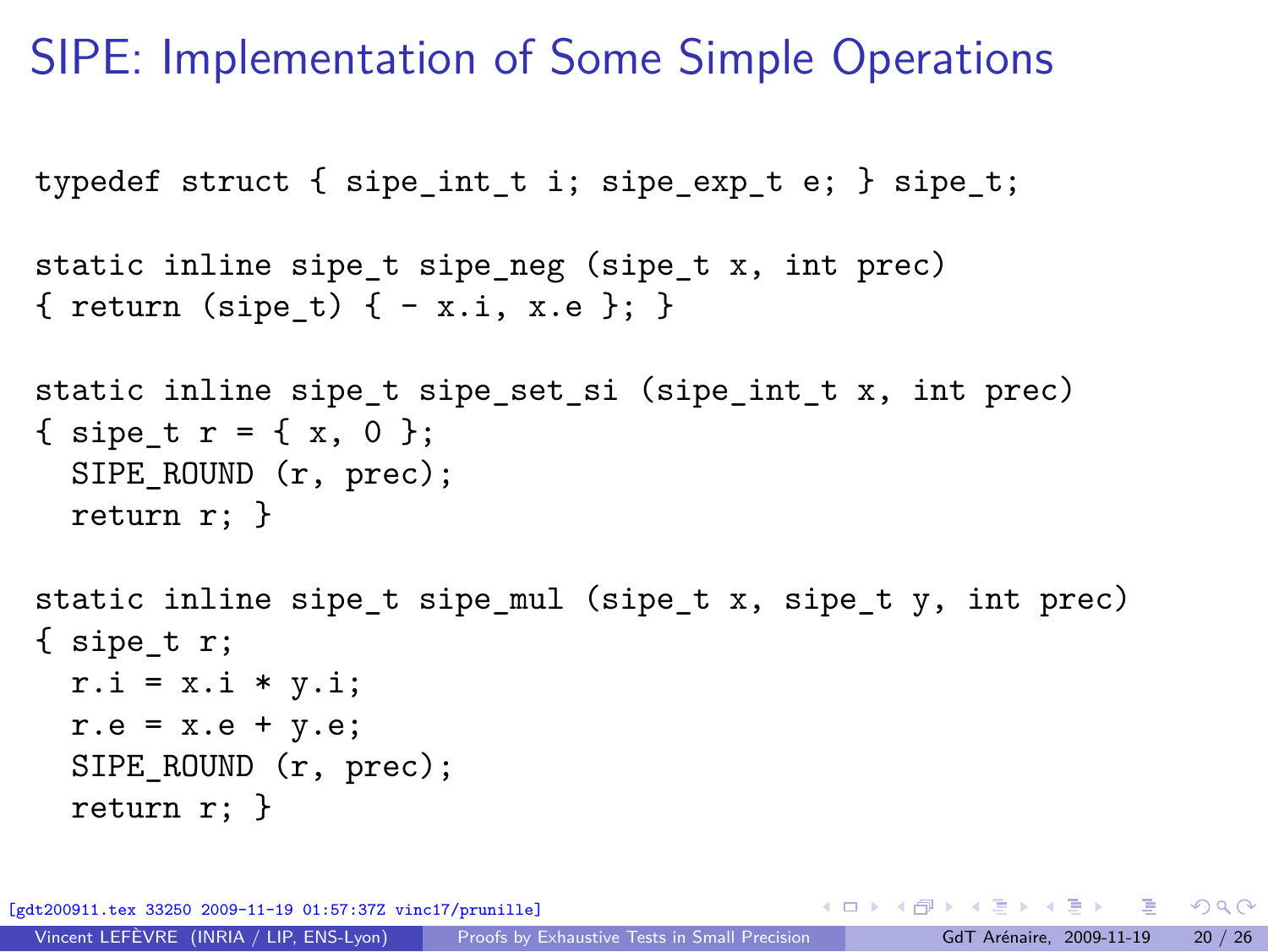# SIPE: Implementation of the Addition and Subtraction

```
#define SIPE DEFADDSUB(OP, ADD, OPS)
  static inline sipe t sipe ##OP (sipe t x, sipe t y, int prec) \setminus{ sipe exp t delta = x.e - y.e;
    sipe t r;
    if (SIPE UNLIKELY (x.i == 0))
       return (ADD) ? y : (sipe t) { - y.i, y.e };
    if (SIPE_UNLIKELY (y.i == 0) || delta > prec + 1)
       return x; \
    if (detta < - (prec + 1))return (ADD) ? y : (sipe t) { - y.i, y.e };
    r = delta \lt 0 ?
       ((\text{size}_t) \{ (x.i) \text{OPS } (y.i \leq -\text{delta}), x.e.}) :((\text{size}_t) \{ (x.i \leq \text{delta}) \text{OPS } (y.i), y.e.} \});
    SIPE_ROUND (r, prec); \
    return r; }
SIPE_DEFADDSUB(add,1,+)
SIPE_DEFADDSUB(sub,0,-)
       [gdt200911.tex 33250 2009-11-19 01:57:37Z vinc17/prunille]
                                                   イロメ イ何 メイヨメ イヨメーヨ
                                                                           QQ
```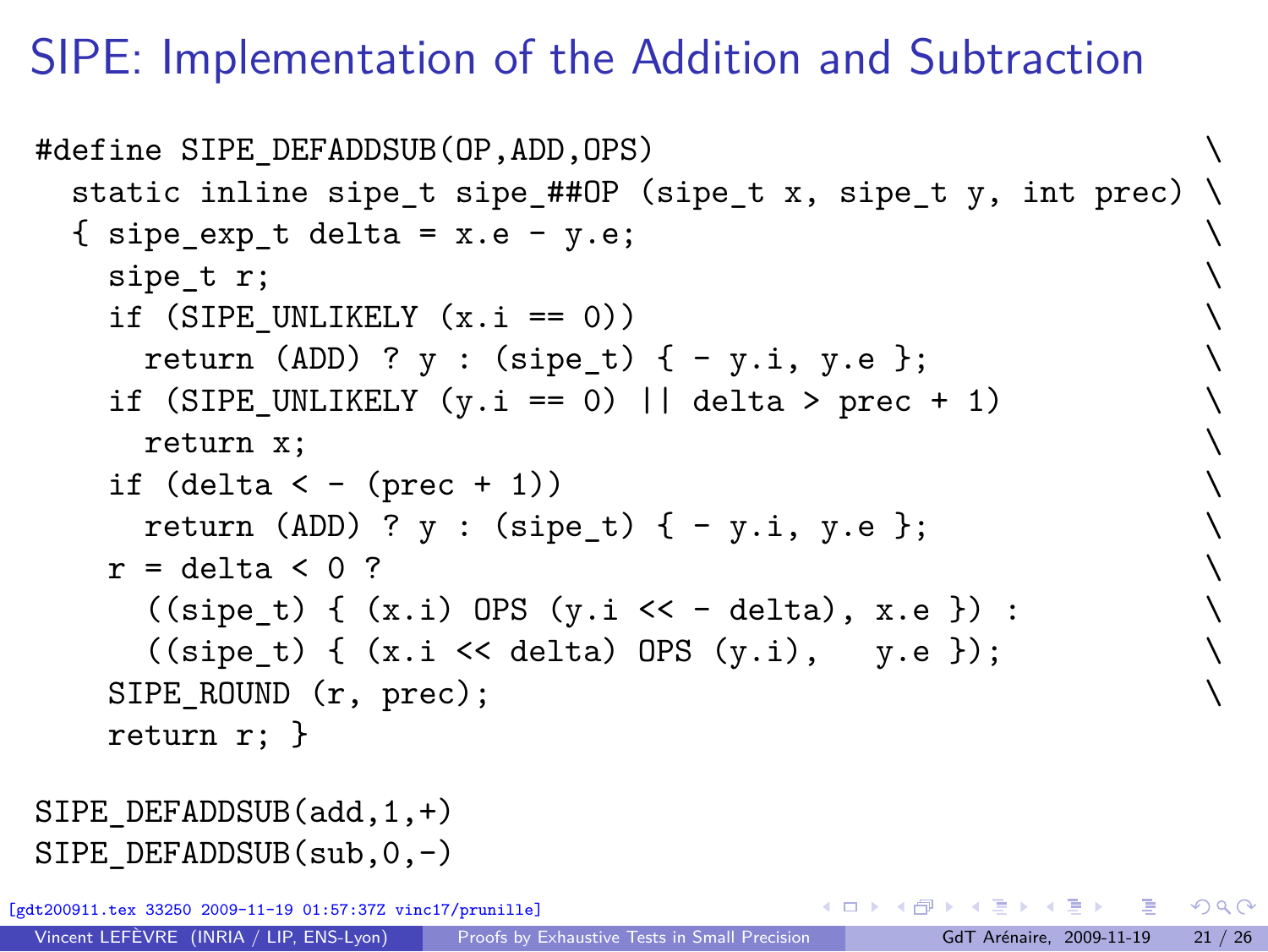# Timings of the Search For Minimal Algorithms

Timings of the search for minimal algorithms with:

- $\bullet$  the IEEE-754 double-precision arithmetic (binary64);
- MPFR 2.4.2-dev with 12-bit precision;
- SIPE with 12-bit precision.

Platform: Linux/x86\_64 (3 GHz Pentium D).

Code compiled with GCC 4.3.4, using -O3 -march=native -std=c99.

|                    | Timings |                   |       | Ratios |     |
|--------------------|---------|-------------------|-------|--------|-----|
| Allowed operations | double  | $MPFR/12$ SIPE/12 |       | S/D    | M/S |
| add/sub            | 0.73    | 12.21             | 3.78  | 5.2    | 3.2 |
| add/sub/min/max    | 8.79    | 91.95             | 27.33 | 3.1    | 3.4 |
| all 6 operations   | 0.35    | 2.55              | 0.75  | 21     | 3.4 |

[gdt200911.tex 33250 2009-11-19 01:57:37Z vinc17/prunille]

Vincent LEFÈVRE (INRIA / LIP, ENS-Lyon) [Proofs by Exhaustive Tests in Small Precision](#page-0-0) GdT Arénaire, 2009-11-19 22 / 26

 $\Omega$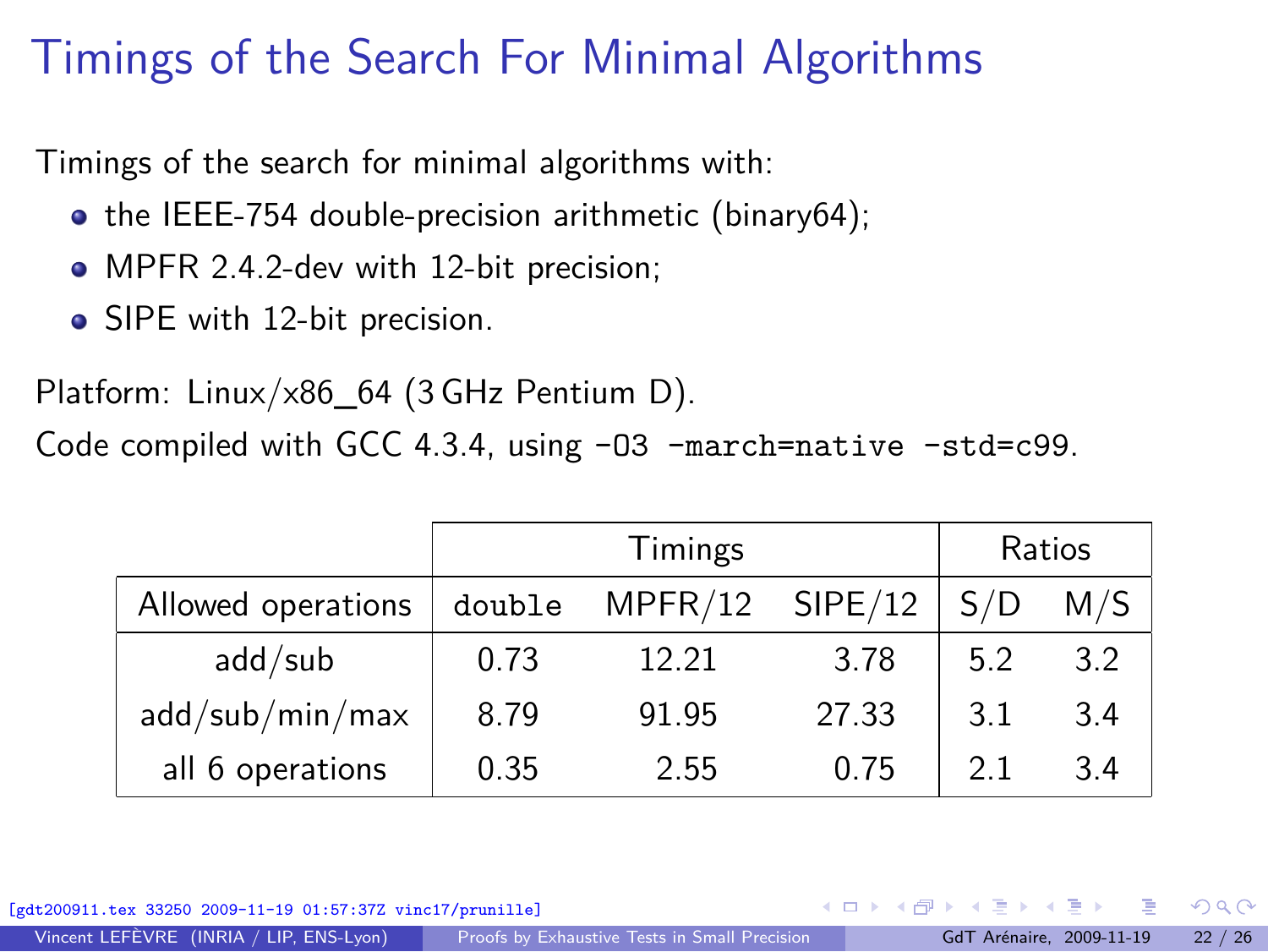# Optimal DblMult Error Bound

Algorithm DblMult defined in *Computing correctly rounded integer powers in floating-point arithmetic*, by Peter Kornerup, Christoph Lauter, Vincent Lefèvre, Nicolas Louvet and Jean-Michel Muller, to appear in *Transactions on Mathematical Software*.

Research report on <http://prunel.ccsd.cnrs.fr/ensl-00278430>.

| Algorithm DblMult $(a_h, a_\ell, b_h, b_\ell)$ |     |                              |  |  |
|------------------------------------------------|-----|------------------------------|--|--|
| $[t_{1h}, t_{1\ell}]$                          |     | $=$ Fast2Mult $(a_h, b_h)$   |  |  |
| t                                              |     | $= R N(a_h b_\ell)$          |  |  |
| tз                                             |     | $= RN(a_{\ell}b_h+t_2)$      |  |  |
| tд                                             | $=$ | $RN(t_{1\ell} + t_3)$        |  |  |
| $[c_h, c_\ell]$                                |     | $=$ Fast2Sum $(t_{1h}, t_4)$ |  |  |

33250 2009-11-19 01:57:37Z vinc17/prunille]

<span id="page-22-0"></span> $\Omega$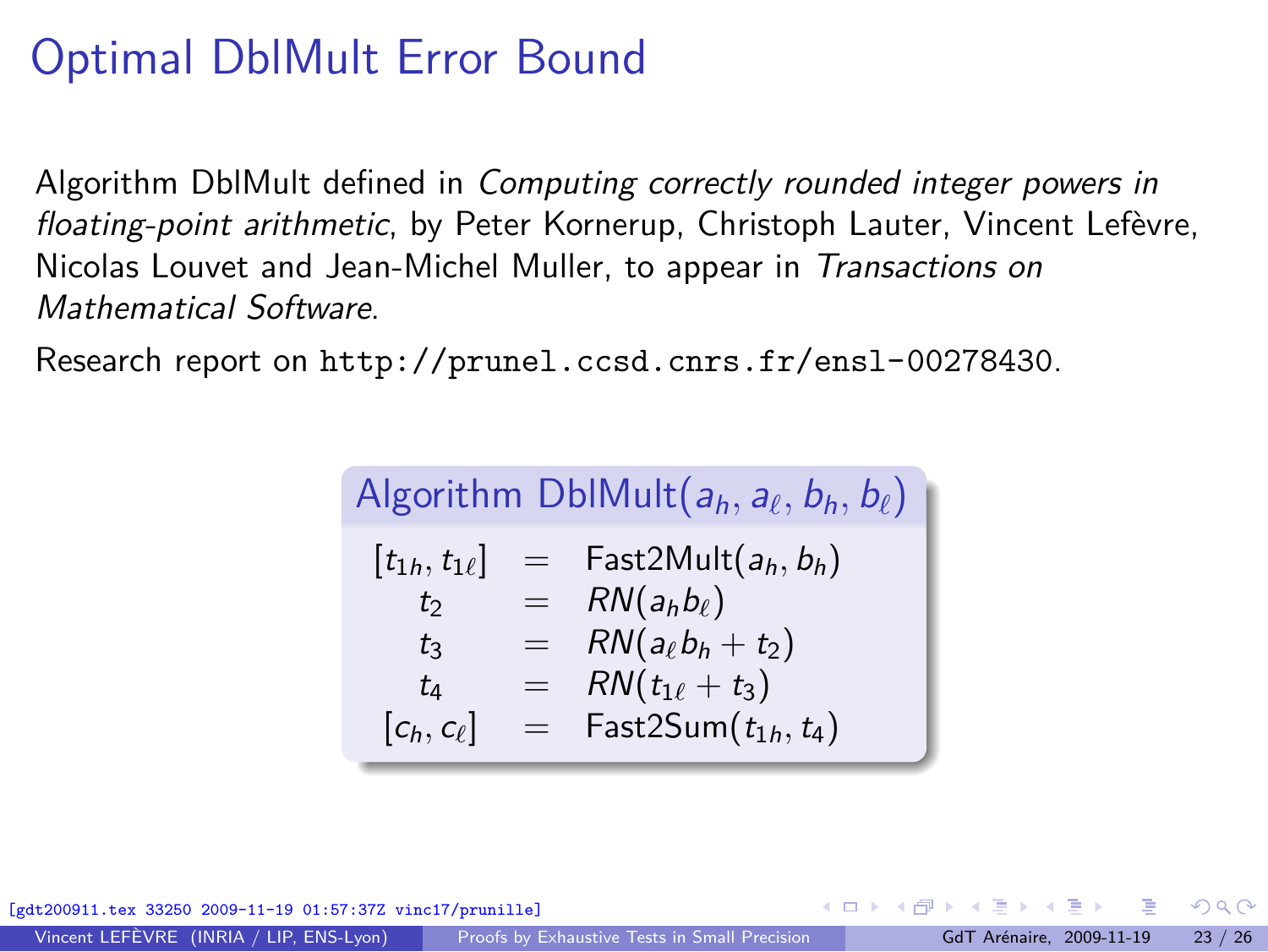# Optimal DblMult Error Bound [2]

#### Theorem (from the article)

*Let ε* = 2 *−*p *, where p ≥* 3 *is the precision of the radix-*2 *floating-point system* used. If  $|a_{\ell}| \leq 2^{-p} |a_h|$  and  $|b_{\ell}| \leq 2^{-p} |b_h|$ , then the returned value  $[c_h, c_{\ell}]$  of *DblMult satisfies:*

$$
c_h+c_\ell=(a_h+a_\ell)(b_h+b_\ell)(1+\alpha) \quad \text{with} \quad |\alpha|\leq \eta,
$$

*where*  $\eta = 7\varepsilon^2 + 18\varepsilon^3 + 16\varepsilon^4 + 6\varepsilon^5 + \varepsilon^6$ .

Quasi-exhaustive tests in small precisions (3 to 8), i.e. with a bounded exponent, using SIPE. *→* Conjectured form of the worst case.

Tests using this conjectured form in precisions 3 to 14, using SIPE. *→* Conjectured error bound *|α| <* 6*ε* 2 , asymptotically reached.

Proof: work in progress.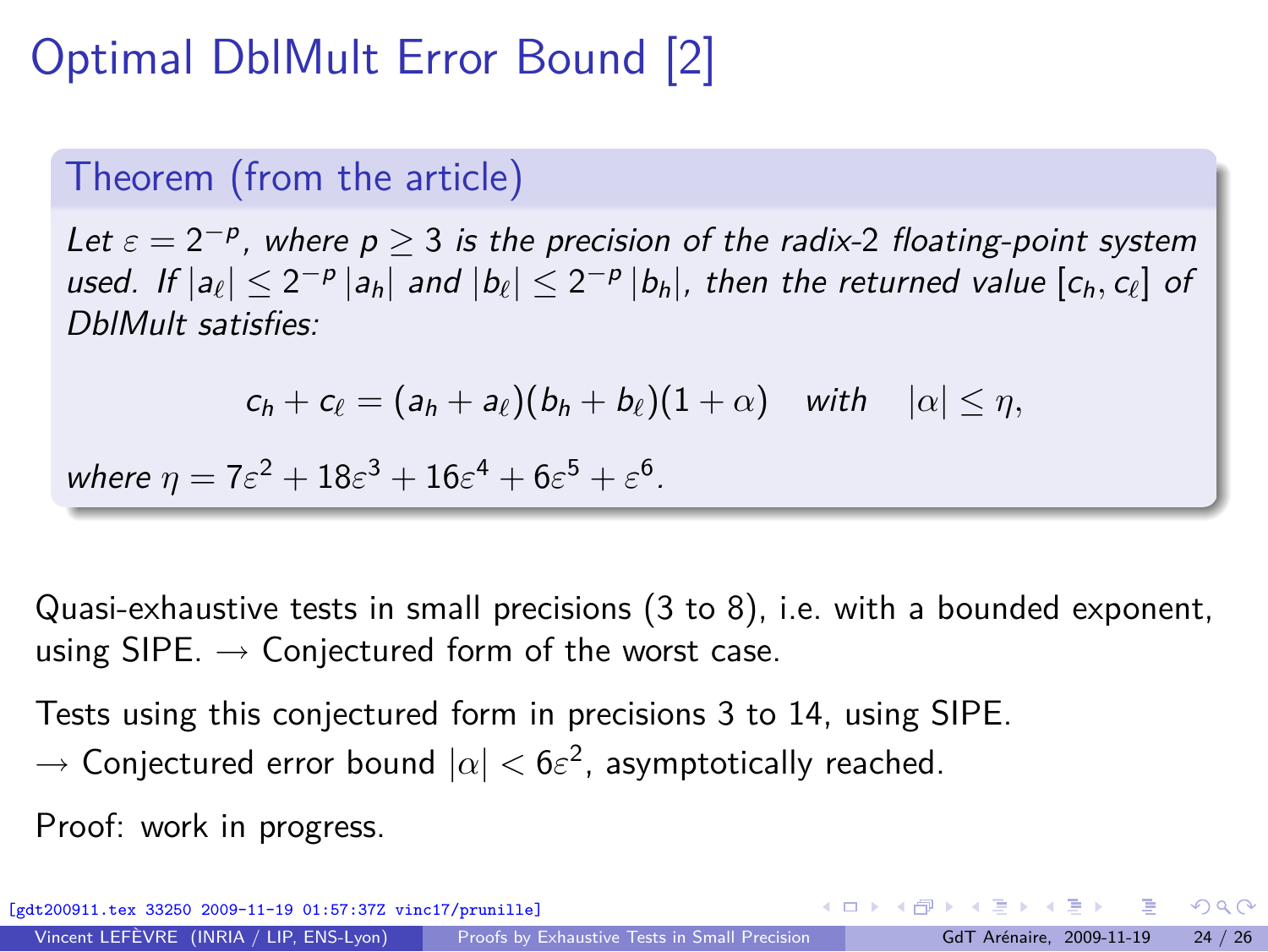# DblMult: Quasi-Exhaustive Tests

```
$./dblmult 3 -[...]
 New worst case: (1.11e5,-1.10e2) * (1.11e5,-1.11e2)
  |eta| = 146 / 2450
       \leq 1.110100000101101001000111011111e-5 \leq 5.9591836748e-2
   bound 1.0011000001100010000000000000000e-3 (RNDZ) expected
 $./dblmult 4 -[1, 1]New worst case: (1.011e7,-1.010e3) * (1.101e7,-1.101e3)
  |eta| = 626 / 32370
       <= 1.0011110011011001001100110101110e-6 <= 1.9338894039e-2
   bound 1.0000011000001100001000000000000e-5 (RNDZ) expected
 $ /dblmult 5 -
 [1, 1]New worst case: (1.1011e9,-1.0111e4) * (1.0101e9,-1.0101e4)
  |eta| = 2723 / 547491
       \leq 1.010001011111100110001111111010010e-8 \leq 4.9735977410e-3
   bound 1.1110010100000011000001000000000e-8 (RNDZ) expected
                                                     K ロ ▶ K 個 ▶ K 로 ▶ K 로 ▶ - 로 - K 9 Q @
[gdt200911.tex 33250 2009-11-19 01:57:37Z vinc17/prunille]
 Proofs by Exhaustive Tests in Small Precision GdT Arénaire, 2009-11-19 25 / 26
```